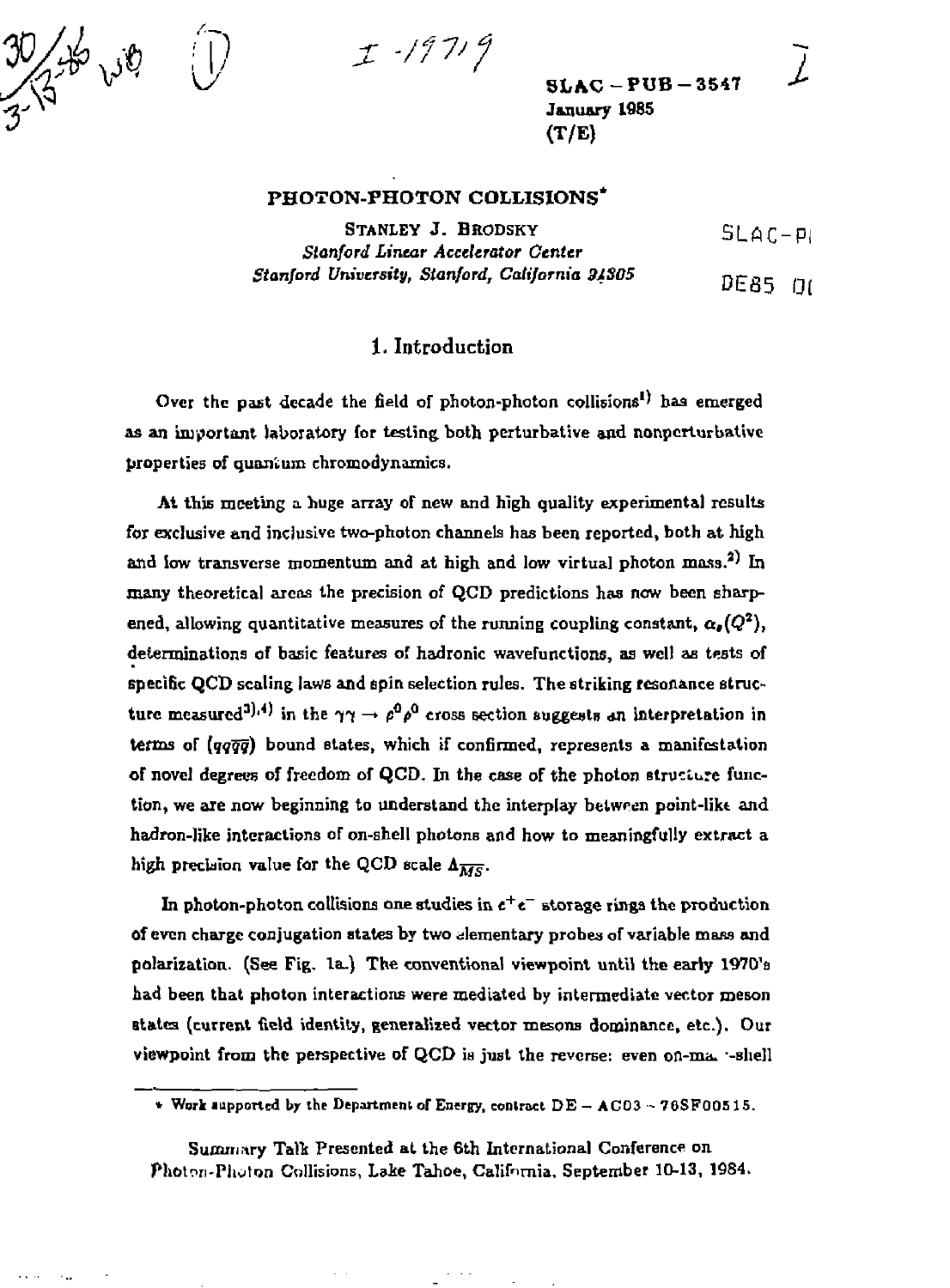0842-7  $(100)F - 3409194 - 2$ 



Fig. 1. (a) Photon-photon collisions in  $e^+e^-$  storage rings. (b) The direct coupling of photons to *qq* currents in QCD.

photons couple directly to local quark current». (See Fig. 1b.) The observation<sup>5)</sup> of two-jet events:  $\gamma\gamma \rightarrow jet + jet$  at high  $p_T$  is in dramatic conflict with the VMD description since hadronic collisions nearly always produce four or more final state jets. At an even more basic level, the confirmation of the QCD scaling law<sup>6)</sup>

$$
F_{2\gamma}(x,Q^2) \cong f(x) \ln \frac{Q^2}{\Lambda^2} \tag{1.1}
$$

for deep inelastic scattering on a photon target  $(e\gamma \rightarrow e^r X)$  over the range of  $1 \lesssim Q^2 \lesssim 100 \text{ GeV}^2$  is in striking contrast to the observed scaling pattern of hadron structure functions. In a related area of real photon physics, the charge asymmetry reported at this meeting by the MAC group<sup>7]</sup> in the reaction  $e^+e^- \rightarrow \gamma +$  jet automatically measures the direct coupling of a real photon to the outgoing quark jet currents<sup>8</sup> and agrees with the QCD fractional charge assignment for  $\Sigma \epsilon_o^3$ .

The study of photon-photon collisions in the dynamical range accessible at  $e^+e^-$  storage rings such as PEP and PETRA is well matched to the basic energy stales of QCD: for processes in which the quarks and gluon propaga-



PUB —3547

008056

 $\overline{2}$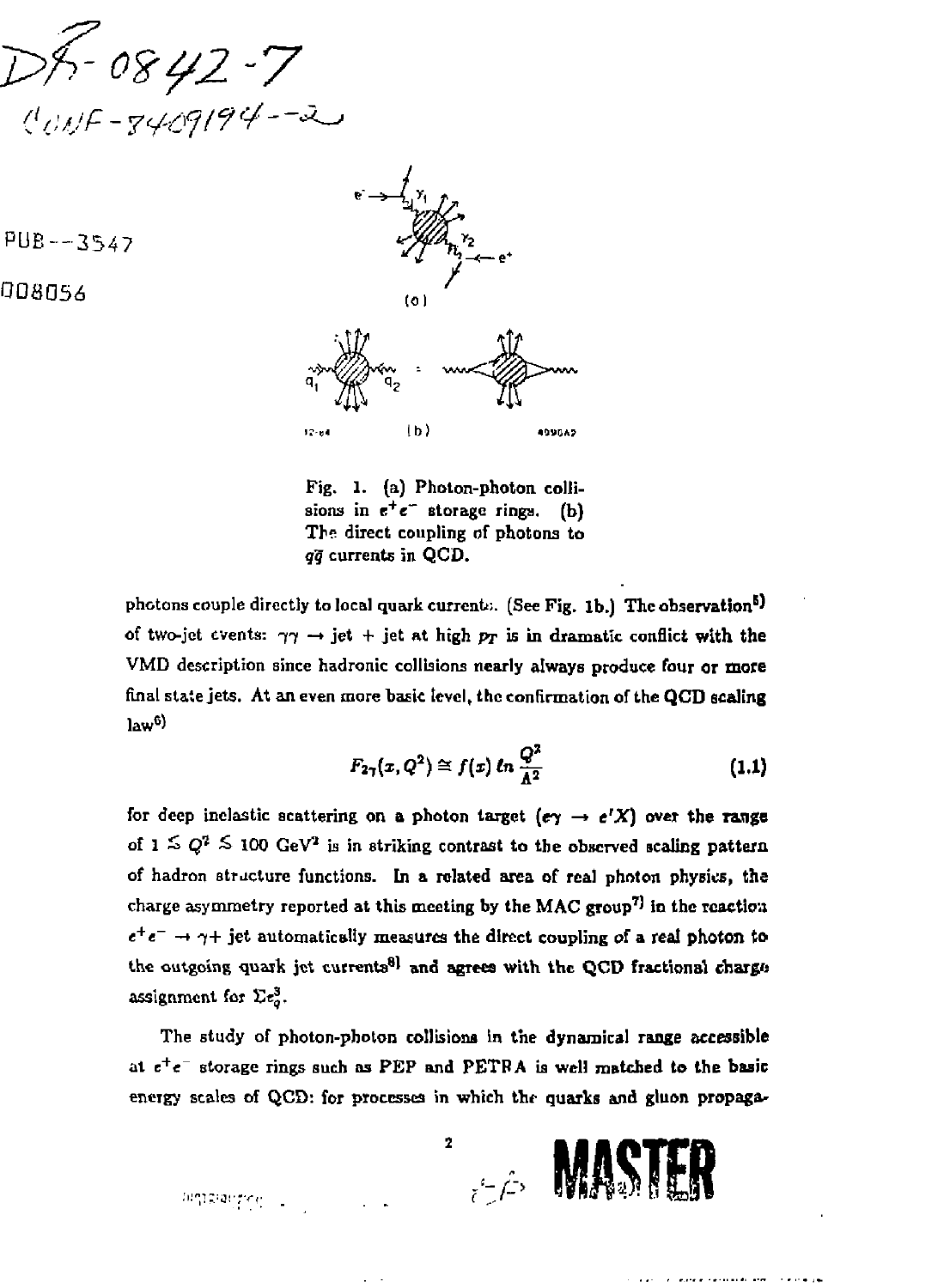tor are far off-shell  $(Q^2 \gg A_{TT}^2$  and  $Q^2 \gg \langle k_\perp^2 \rangle$ , higher-twist power-law and non-perturbative corrections become small and pertutbative calculations become justified. Experimentally, the specific QCD scaling of the photon structure function, the  $p_T^{-4} f(x_T, \theta_{\text{cm}})$  scaling of the invariant jet production cross section, and the scaling of the  $\gamma\gamma \rightarrow \pi^+\pi^-, K^+K^-$  cross sections at large momentum transfer confirm the basic validity of QCD perturbative predictions in this domain. Conversely, at lower momentum transfer one can study in the simplest channels non-perturbative dynamics, including multi-quark and gluon resonance formation, prebinding effects, and other fundamental aspects of hadronization. The total  $\gamma\gamma$  cross section has now been measured over a large dynamic range—up to the maximum PEP and PETRA energies.<sup>9)</sup> Here there is the outstanding theoretical question whether the box graph which is special to the  $\gamma\gamma \rightarrow \gamma\gamma$  forward amplitude gives a local  $1/V^2$  contibution separate from the conventional Reggeon parameterization.

In this summary, I shall discuss only a few of the many interesting topics presented at this workshop. My main emphasis will be on the use of photonphoton collisions as a primary tool for investigating QCD.

# 2. Two-body Production Processes

One of the most important areas where two-photon physics will have a critical impact in QCD is in the study of exclusive channels. The exclusive twobody processes  $\gamma \gamma \to H \bar{H}$  at large  $W^2_{2\gamma} = (q_1 + q_2)^2$  and fixed  $\theta_{\rm C, m}^{TT}$  provide a particularly important laboratory for testing QCD, since the large momentumtransfer behavior, hclicity structure, and often even the absolute normalization can be rigorously predicted.<sup>10</sup> Conversely, the angular dependence of  $\gamma\gamma\rightarrow H\overline{H}$ cross sections can be used to determine the shape of the liadron distribution amplitudes<sup>11)</sup>  $\phi_H(i, Q)$ —the process-independent probability amplitudes for finding valence quarks in the hadron, each carrying (light-cone) fraction  $x_i$  of the hadron'a momentum coIVmc&r up to the momentum transfer scale *Q* of the

**!\*** 

t Л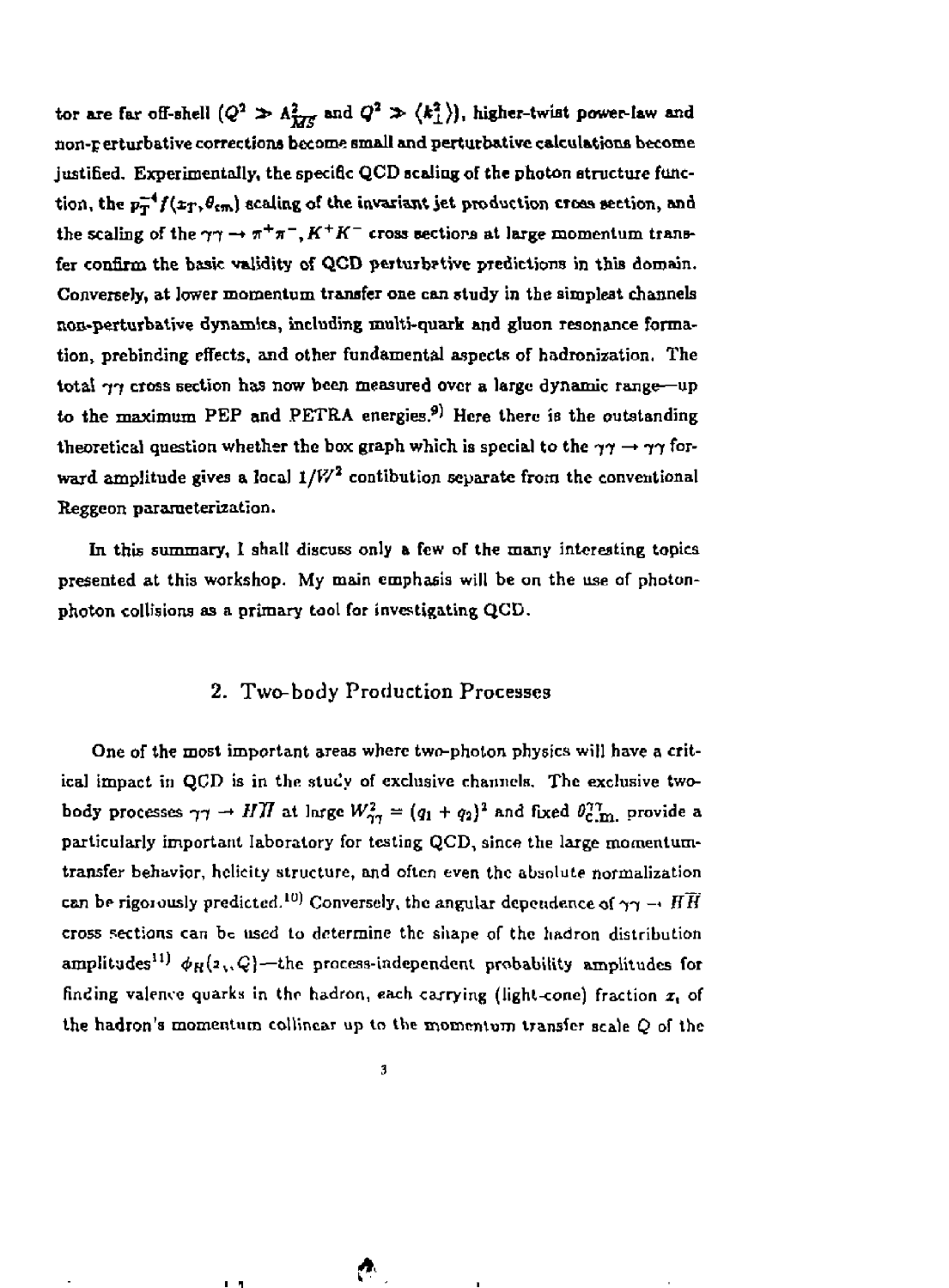process. The  $\gamma_{\lambda}\gamma_{\lambda'} \to H\overline{H}$  amplitude can be written as a factorized form<sup>10</sup>

$$
M_{\lambda\lambda'}(W_{\gamma\gamma},\theta_{\mathbf{C},\mathbf{I}\mathbf{I}\mathbf{I}})=\int\limits_{0}^{1}\left[dy_{i}\right]\phi_{H}^{*}(x_{i},Q)\phi_{H}^{*}(y_{i},Q)T_{\lambda\lambda'}(x,y_{i}W_{\gamma\gamma},\theta_{\mathbf{C},\mathbf{I}\mathbf{I}\mathbf{I}})\qquad(2.1)
$$

where  $T_{\lambda\lambda}$ <sup>,</sup> is the hard scattering helicity amplitude for scattering the clusters of valence quarks in each hadron.  $T_{\lambda\lambda'}$  can be computed in perturbation theory and scales according to the dimensional counting rules:<sup>12)</sup> to leading order *T*  $\alpha$   $\alpha$   $(\alpha_3/W^2_{23})$ <sup>3,2</sup> and  $d\alpha/dt \sim W^{2,1,-9}_{23}$  ( $\theta_{\rm c,m}$ ) for meson and baryon pairs, respectively. The distribution amplitudes  $\phi_H(x_i,Q)$  require input from nonperturbative bound state physics, but their logarithmic dependence in  $Q^2$  is determined by evolution equations.<sup>11</sup>) Detailed predictions for pseudo-scalar and vector-meson pair9 for each hclicity amplitude are given in Ref. 10. The helicities of the hadron pairs are predicted to be equal and opposite to leading order in  $1/W<sup>2</sup>$ . The QCD predictions have now been extended to mesons containing  $\langle \sigma q \rangle$ Fock states by Atkinson, Sucher and Tsokos,<sup>13)</sup> to  $\gamma\gamma \to p\bar{p}$  by Damgaard.<sup>14</sup> and to ail  $B\overline{B}$  octet and decouplet states by Farrar, Maina and Neri.<sup>16</sup> I The normalization of the  $\gamma \gamma \to p\bar{p}$  amplitude is constrained by the  $\psi \to p\bar{p}$  rate.<sup>11</sup> The arduous calculation of 280  $\gamma\gamma\to q\bar{q}q\bar{q}\bar{q}$  diagrams in  $T_H$  required for calculating  $\gamma\gamma \rightarrow B\overline{B}$  is greatly simplified by using two-component spinor techniques.<sup>35</sup>) However, since there is a disagreement between the calculations of Refs. 14 and 15, a third calculation is necessary.

The basic gauge-invariant measure of a hadron's wavefunction is the distribution amplitude  $\phi_H(x_i,Q)$ . Using the factorization theorem for exclusive scattering amplitudes, one can show that  $\phi_H(x_i,Q)$  is the only non-perturbative input required to normalize and compute any exclusive hadronic scattering processes in QCD at high momentum transfer, Eventually one con hope to actually calculate distribution amplitudes from first principles in QCD, e.g. by solving the QCD light-cone equation of motion<sup>10)</sup> or from numerical constraints obtained from lattice gauge theory.<sup>16)</sup> At this point, we can utilize model distribution amplitudes for mesons and baryons as candidate forms for the nonperturbative dynamical input.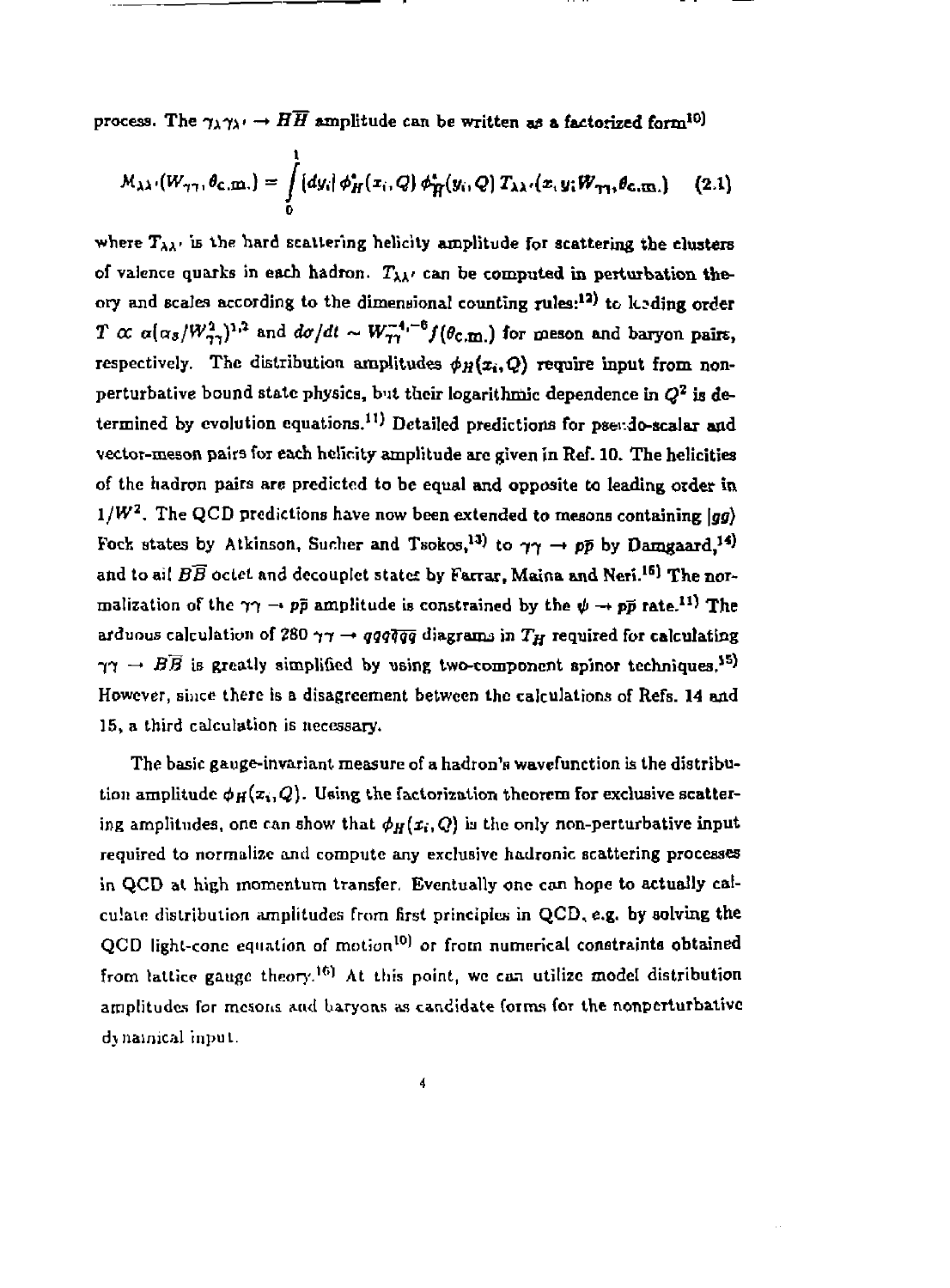Candidate hadronic wavefunctions have been recently derived<sup>17)</sup> using QCD sum rules which relate the first few  $x$ -moments of the meson and baryon distribution amplitudes to the QCD vacuum condensates  $\langle 0_1 G^{\dagger}_{\mu\nu} | 0 \rangle$  and  $\langle 0 | m\psi\psi | 0 \rangle$ . The resulting form for the nuclcon distribution amplitude leads to a number of non-trivial predictions: the sign and magnitude of  $G_M^P(Q^2)$  at high  $Q^2$ , the ratio  $G_{\mathcal{M}_n}/G_{\mathcal{M}_n}$  and the normalization of  $\psi \to p\bar{p}$  are all correctly determined.<sup>17</sup>) In the pion case, the normalization of the weak decay constant and high  $Q^2$  form factor are consistent. All of this is contrary to the conclusions of Isgur and Llewellyn Smith<sup>18</sup> who had argved that QCD exclusive scattering formalism could not account far the normalization of the pion and miction form factors at presently available momentum transfer.<sup>19)</sup>

Although there are a number of assumptions involved in applying  $QCD$ sum rales as wave function constraints, the distribution amplitudes derived by Cherny. I and Zhnitskii serve as very useful Gedanken forms for making predictions for photon-photon exclusive cross sections. The postulated shapes differ significantly from the STJ(6)-symmetric asymptotic solution to the distribution amplitude evolution equation:  $\phi \propto x_1x_2x_3$ , or the weak binding form  $\phi \propto \delta(x_1 - \frac{1}{3})\delta(x_2 - \frac{1}{3})$ . In particular, the proton quark distribution is strongly skewed: the u-quark with helicity parallel to that of the nucleon carries  $65\%$  of the nudeon'a momentum. This asymmetry also imolics that the hadron scattering amplitude is sensitive to the near-endpoint region of integration as well the dependence of the running coupling constant on the exchanged momentum in the hard scattering amplitude. Another special feature of the QCD sum-rule analysis is the strong sensitivity to the hadron helicity. This effect is induced due to the fact that the coupling of a pair of quarks through gluon exchange to the gluon condensate is strongest when the quark spins are antiparallel. The distribution amplitude for pions and rho-mesons with helicity zero is predicted to 's double-humped, with a local minimum at  $x = \frac{1}{2}$ . The distribution amplitude of a rho-meson with helicity  $\pm 1$  is, however, peaked at equal momentum. This implies a strong dependence of the  $\gamma\gamma \rightarrow \rho\rho$  amplitude on a non-perturLative vacuum condensate effect in the  $\rho$  wa efunction In analogy one also expects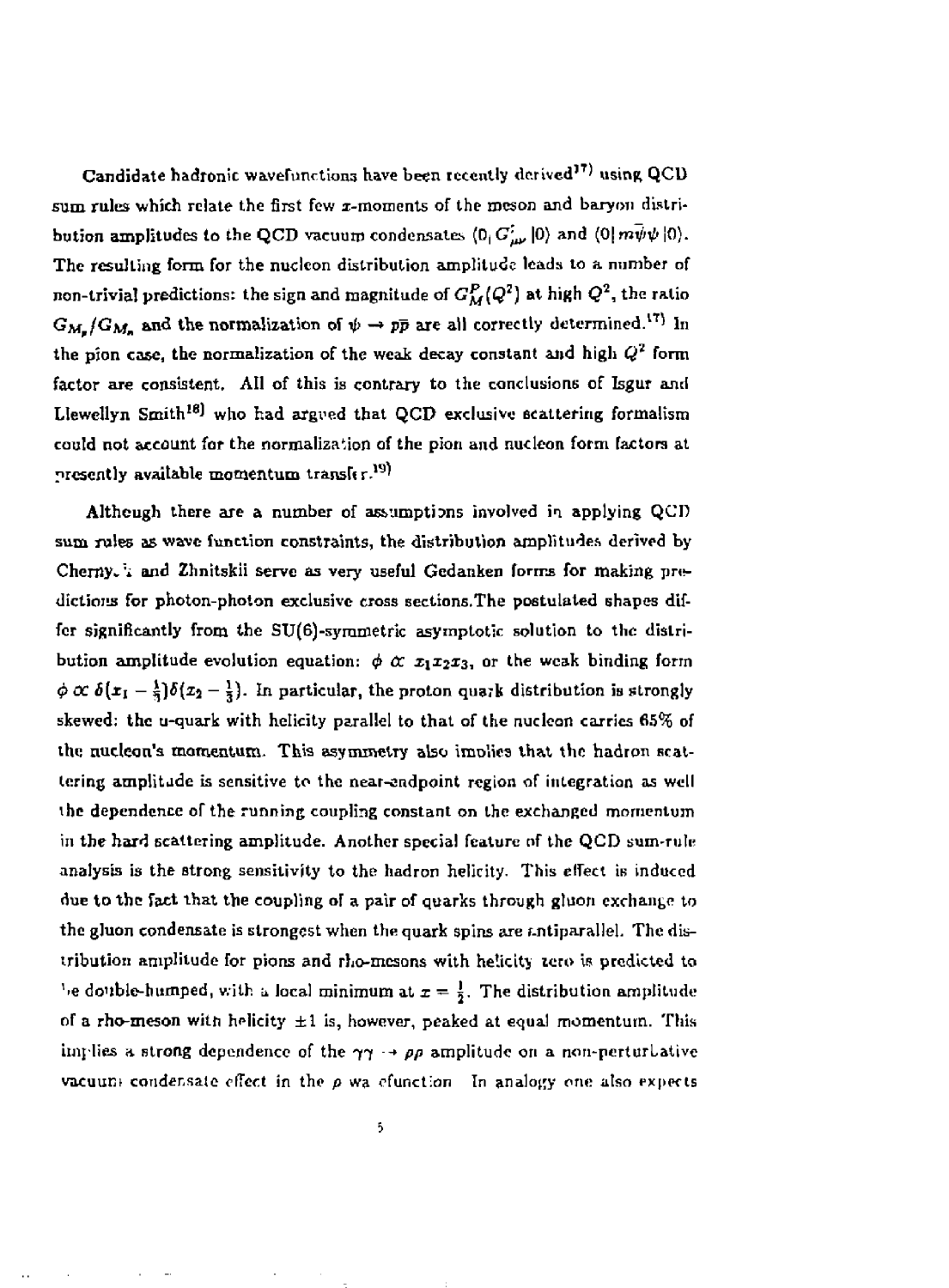that the  $\Delta$  distribution amplitude has a very different shape for helicity  $S_x = \frac{3}{2}$ and  $S_2 = \frac{1}{2}$  states. This dependence rould have a striking effect on the relative normalization of the  $\Delta\overline{\Delta}$  and pp production cross sections and could very possibly diminish the ratio of 60 predicted by Farrar *et a!,* on the basis of symmetric helicity-indcpendent nucleon and isobar wavefunctions. It is clearly important to repeat the  $\gamma \gamma \rightarrow p\bar{p}$  calculations assuming the asymmetric form of the proton distribution amplitude derived from the ITEP QCD sum rules by Chernyak and Zhnitskii, since their model can readily account for the magnitude and sign of the proton and neutron form factors.

The normalization and angular dependence of the  $\gamma\gamma \to \pi^+\pi^-$  predictions turn out to be insensitive to the precise form of the pion distribution amplitude since the results<sup>10</sup> can be written directly in terms of the pion form factor taken from experiment. The reason for this is that, for meson distribution amplitudes which are symmetric in  $x$  and  $(1 - x)$ , the same quantity

$$
\int\limits_{0}^{1} dx \; \frac{\phi_{\pi}(x,Q)}{(1-x)} \qquad \qquad (2.2)
$$

controls the *x*-integration for both  $F_r(Q^2)$  and to high accuracy  $M(\gamma\gamma \to \pi^+\pi^-)$ . Thus we find the relation:

$$
\frac{\frac{d\sigma}{dt}\left(\gamma\gamma\rightarrow\pi^{+}\pi^{-}\right)}{\frac{d\sigma}{dt}\left(\gamma\gamma\rightarrow\mu^{+}\mu^{-}\right)}\cong\frac{4\left|F_{\pi}(s)\right|^{2}}{1-\cos^{4}\theta_{cm}}.
$$
\n(2.3)

ing the state and the state

The scaling behavior, angular behavior, and normalization of Eq. (2.3) are all non-trivial predictions of QCD. Recent Mark II data<sup>20</sup> for  $\pi^+\pi^-$  and  $K^+K^$ production in the range  $1.6 < W_{\gamma\gamma} < 2.4$  GeV near 90° are in excellent agreement with the normalization and energy dependence predicted by QCD (see Fig. 2). As reported by Gidal<sup>211</sup> at this meeting, the Mark II results have now been extended to pair mass beyond 3 GeV, again in agreement with the QCD predictions. It is clearly very important to test the angular dependence of the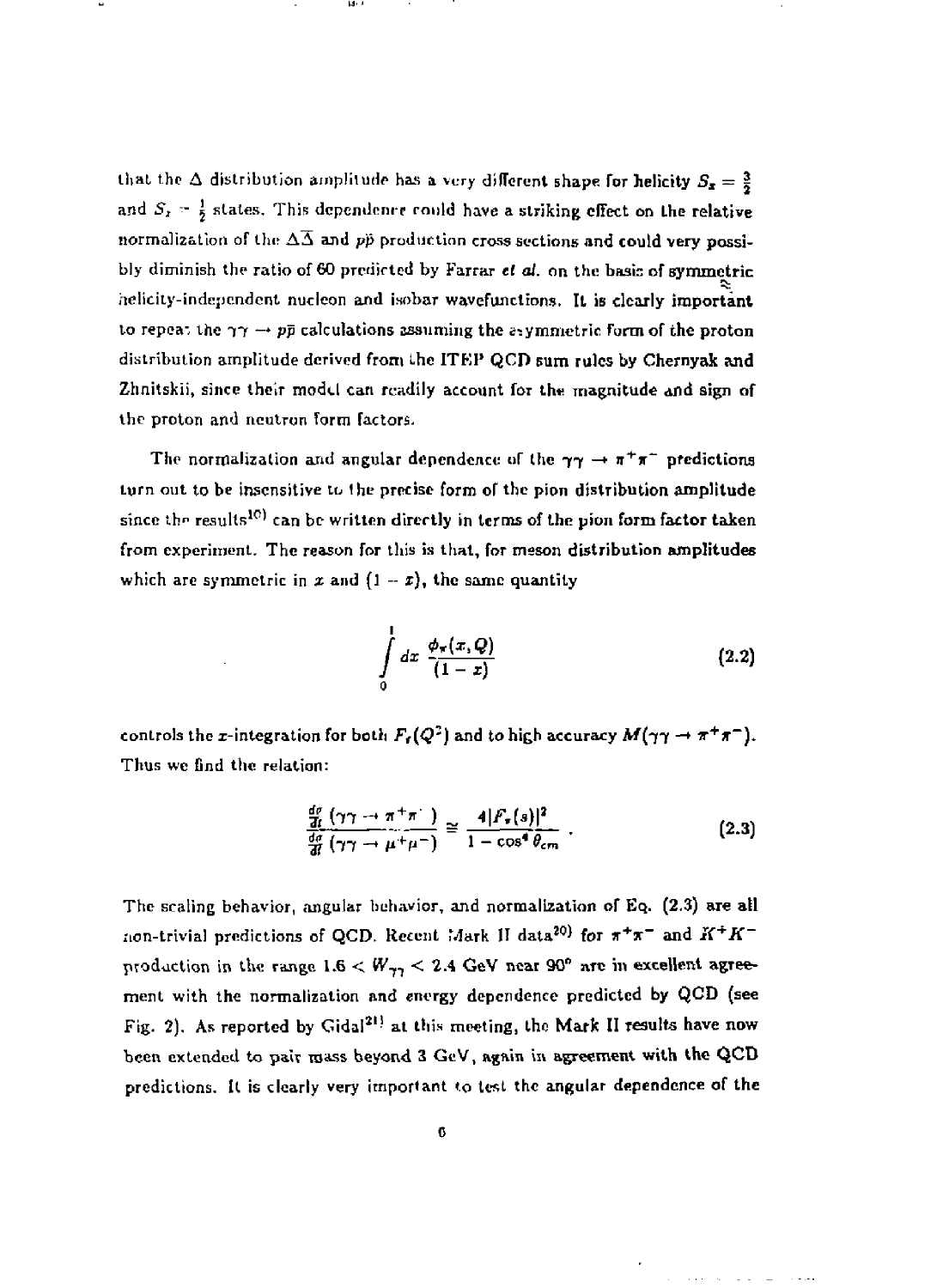



**cross sections and separate the fr<sup>+</sup> ir and** *K\* K~* **contributions. The onset or**  scaling at this range of momentum transfer for meson pair production is reason**able since the off-shell quark propagators in the diagrams for**  $T_H$  **carry momenta** large compared to the relevant QCD scales: quark masses, intrinsic transverse **momentum, and**  $A^{MS}_{\text{QCD}}$ **. However, just as in**  $e^+e^+ \rightarrow H\overline{H}$ **, the scaling behavior of** the Born cross sections can be distor ed by resonance production; the leading or**der predictions are only be valid well above particle production thresholds and where low relative-velocity linai-Ktatr corrections become unimportant. [Here**  we have in mind the QCD analogue of Coulomb interactions between attractive charged particles which, in the non-relativistic regime, give singular distortion factors<sup>22</sup>*'* **of the form**  $\frac{f}{i} \cdot e^{-f}$  **where**  $f - 2\pi \alpha/v$  **(** $\Rightarrow 8\pi \alpha_5/3v$  **in QCD).j** 

It is also important to understand the  $\gamma\gamma \rightarrow \pi^+ \pi^-$  amplitude in the threshold region since this is the simplest two-body scattering amplitude in QCD The amplitude is rigorously determined below threshold at  $W = 0$  by the low energy

**<\***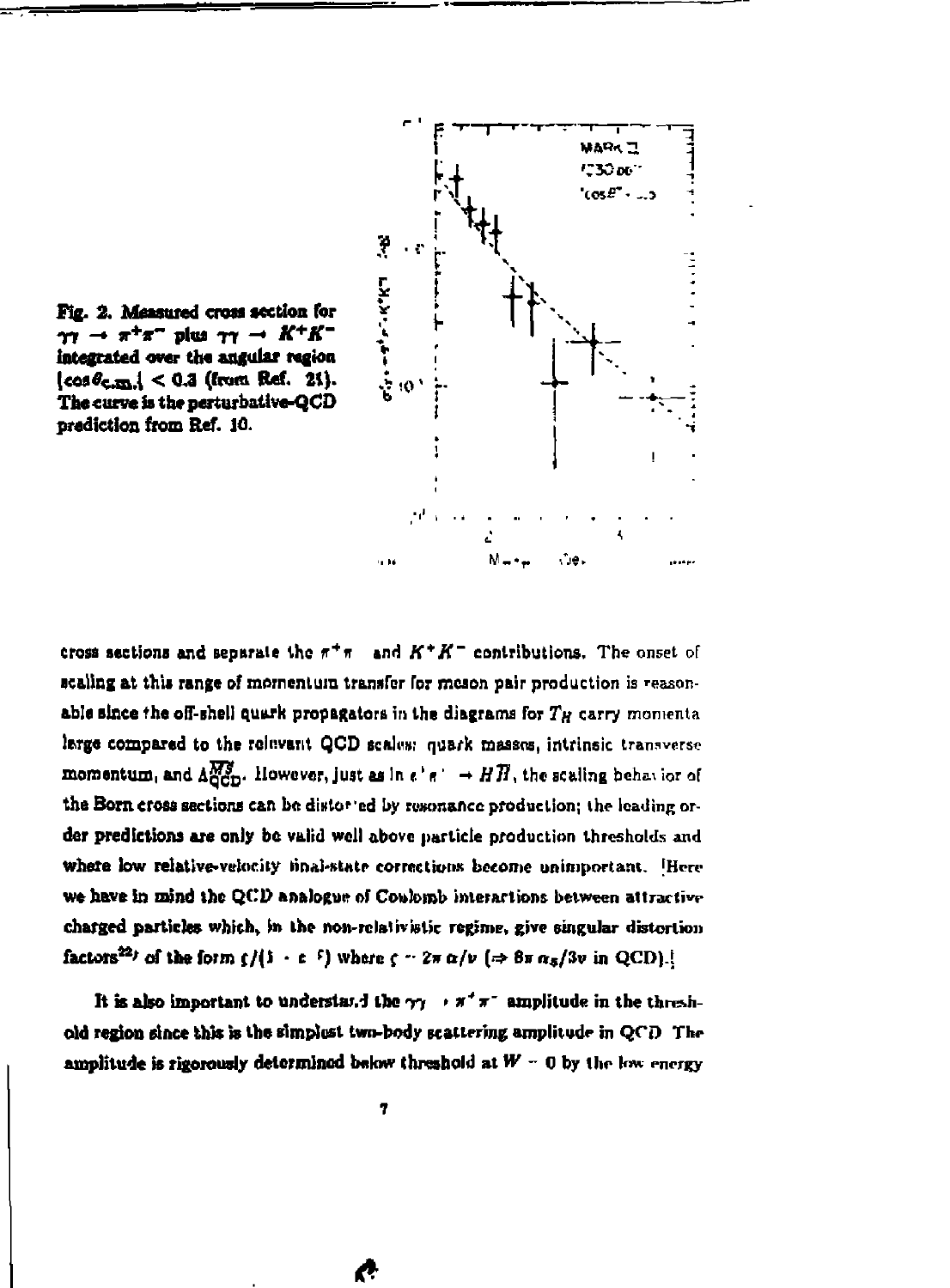**Fig. 3. Differential cross section**  for  $\gamma \gamma \to \pi^+ \pi^-$  at  $\cos \theta = 0$  as a function of  $W =$  measured  $x^+x^$ **mass. Curves 1-3 represent best file to the data in the /(1270) maw region using (l) Born amplitude + Breit Wigner with fixed width; (2) Bom amplitude + Breit-Wlgner (variable width); (3) Meaneasfcr model. Curve** *4* **represents the conventional Born cross-section alone. Above 1 GcV curve 2 is close to curve 3. The horizontal bars indicate the mean amount of smearing in** *W* **at 0.6 GeV and at i.2 GeV. (From Ref. 24.)** 



**theorem for Compton scattering and crossing. The phase of each**  $\gamma\gamma \to \pi^+\pi^$ spherical wave is related by Watson's theorem to the phase of the corresponding  $\pi^+\pi^ \rightarrow$   $\pi^+\pi^-$  scattering amplitude. The most detailed predictions employing these constraints, which are obtained by modifying the  $\gamma\gamma \to \pi^+\pi^-$  point-like Born approximation, have been given by Monessior.<sup>23)</sup> As shown in Fig. 3, the **Pluto data34) appears to differ significantly from the mode: predictions at energies below the /° contribution. If these results are confirmed, this would signal n** large threshold enhancement in the  $\gamma\gamma \to \pi^+ \pi^-$  smplitude, possibly indicating low velocity distortion effects<sup>22)</sup> as discussed above or a new resonance near or below the  $\pi^+\pi^-$  threshold. Either possibility has important implications for gen.

The data<sup>31,4)</sup> for  $\gamma\gamma \rightarrow \rho^0 \rho^0$  from PETRA and PEP are much larger than predicted by QCD in the region  $3.2 < W_{\gamma\gamma} < 2.4$  GeV and are clearly suggestive of resonance enhancement near  $M \sim 1.4$  GeV. (See Fig. 4.) The absence of a comparable signal in  $\rho^+\rho^-$  precludes an explanation in terms of a single icoscalar resonance such as a gluchall state. A possible, if not compelling, interpretation h<sub>ir</sub> been suggested by Achasov *et* al.,<sup>25</sup>) and Li and Liu<sup>20</sup> in terms of two interfering  $I = 0$  and  $I = 2$ ,  $J^{P\mathcal{L}} = 2^{++}$ , **qqiq** resonances with masses 1.3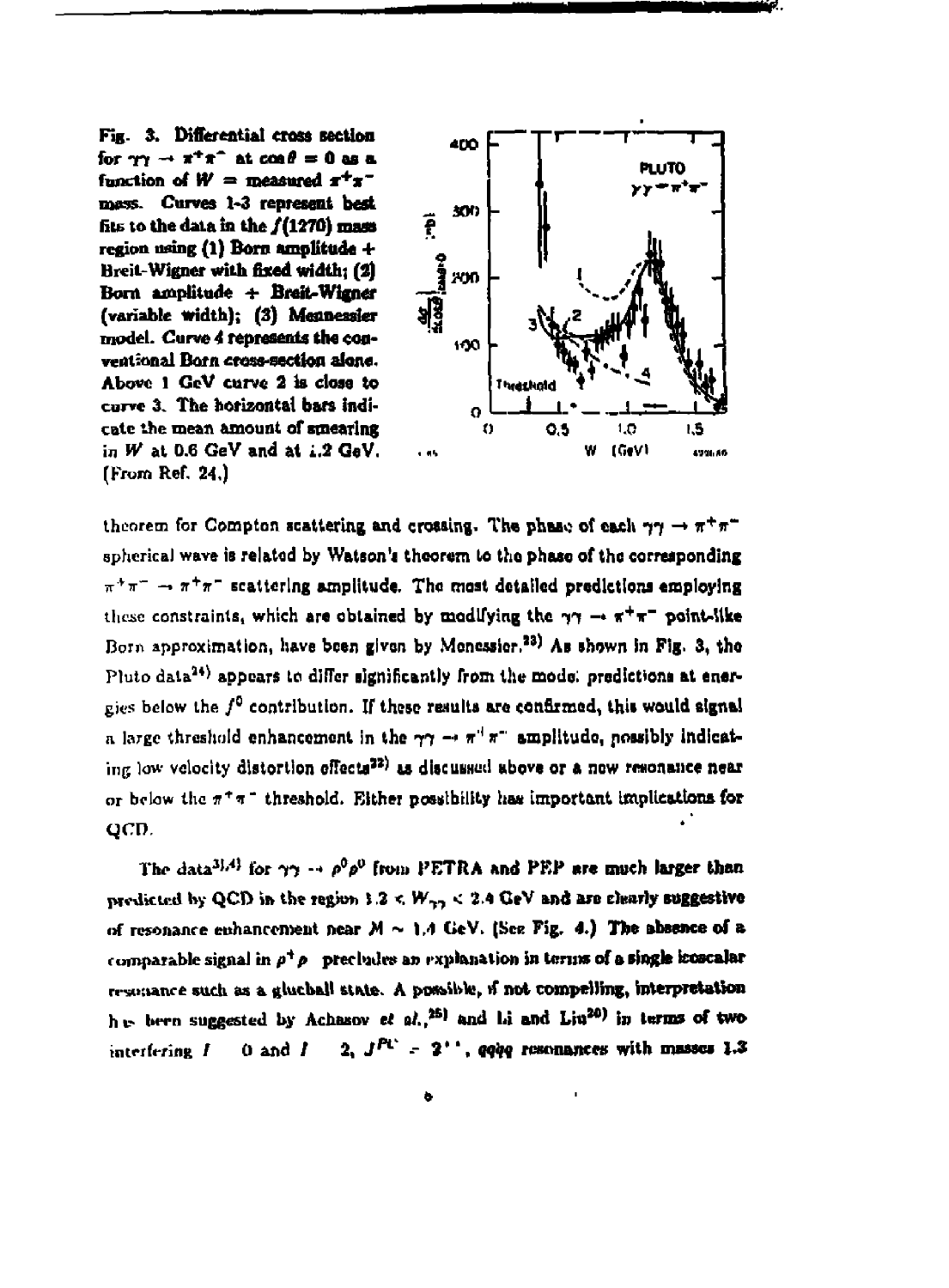

Fig. 4. Comparison of the  $\gamma\gamma \to \rho^0 \rho^0$ and  $\rho^+ \rho^-$  data<sup>3),4)</sup> with the mesonium *(qqqq)* resonance model of Achasov *et*   $aL^{25}$  See also Ref. 26.



Fig. S. Coupling of two photons to *qqqq*  systems decaying to the  $\rho^0\rho^0$  final state. The uuuu coupling is dominant.

and 1.6 GeV, respectively. Two photons couple naturally to such "mesonium" S-wave states since each photon ir likely to produce a *qq* Bystem. (Sec Fig. 5.) Since the  $I = 0$  and  $I = 2$  amplitudes add constructively in  $\gamma \gamma \to \rho^0 \rho^0$ , they interfere destructively<sup>25</sup>) in  $\gamma\gamma \to \rho^+ \rho^-$ . Identification of these resonances with the predicted couplings in  $\psi \to \gamma 4\pi$  as well as other  $\gamma \gamma \to V\overline{V}$  channels is crucial for a check of this hypothesis. At the high end of the experimental range,  $W_{77} \ge 2$  GeV, the data could be approaching the magnitude predicted by perturbation theory.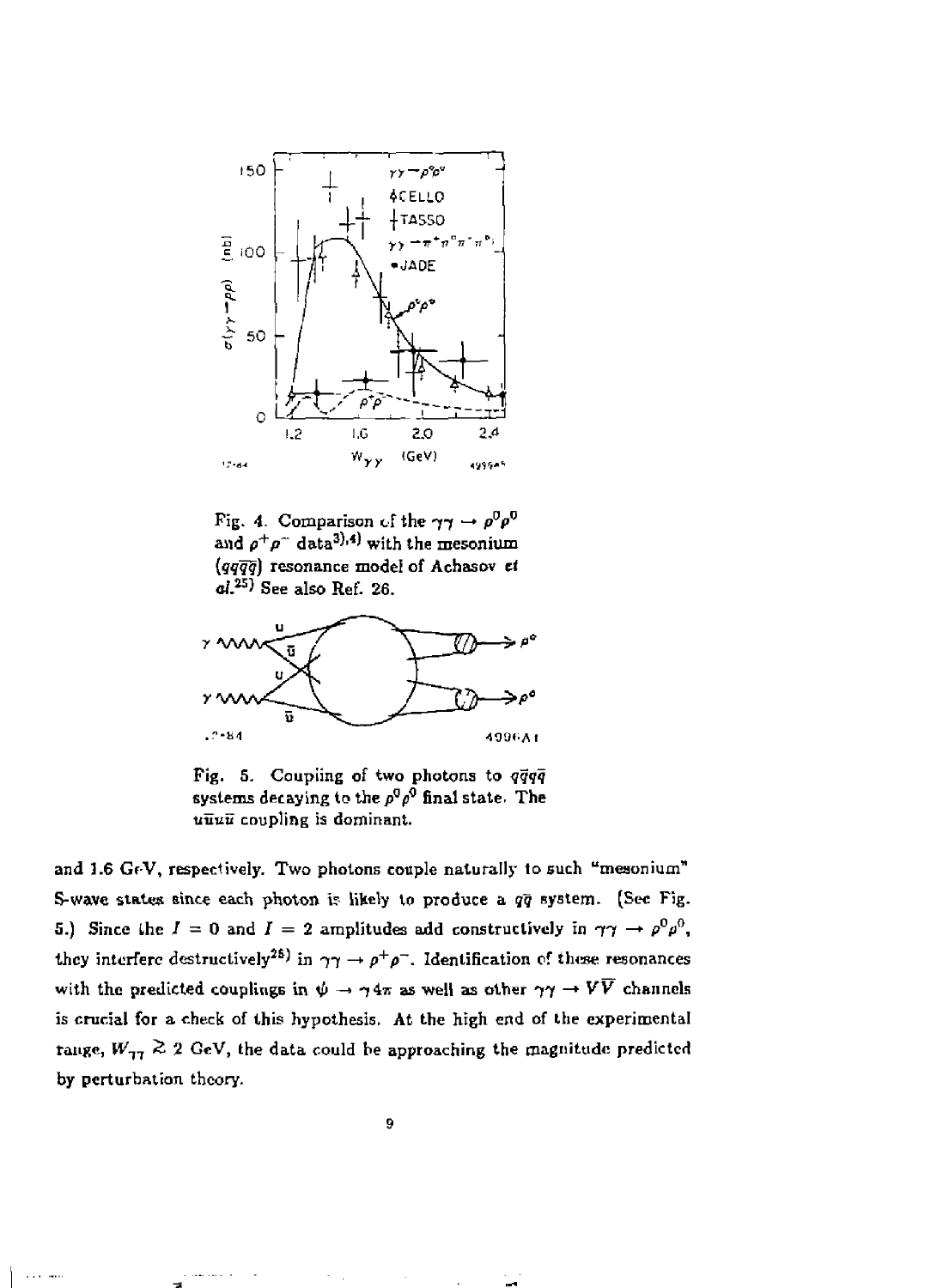In general, QCD predicts a large array of exotic resonances *qqg, gg, qqqq, qqqqqq,* etc., which are expected to be prominent in the threshold region of the appropriate  $\gamma\gamma$  production channel. In the case of  $\gamma\gamma \rightarrow p\bar{p}$ , the cross section  $(d\sigma/d\cos\theta + 3 \pm 1\,nb)$  measured by TASSO<sup>27)</sup> in the threshold region 2 <  $W_{\gamma\gamma} < 2.4$  GeV is roughly 60 times larger than the prediction of Farrar *et al.*,<sup>15)</sup> although  $\gamma\gamma \to \Delta^{++} \overline{\Delta}^{++}$  may be close to the predicted normalization. Again this suggests distortions due to resonance production, e.g., qqqqqq baryonium states or strongly helicity-dcpendent wavefunctiona as we have discussed above. The perturbative predictions for  $\gamma_I \rightarrow B\bar{B}$  would not be expected to become valid unless all of the quark and gluon propagators in  $T_H$  are reasonably off-shell, i.e.,  $W_{\gamma\gamma} \gtrsim 5$  GeV and large  $\theta_{\text{c.m.}}$ .

An essential feature of the QCD predictions for baryon pair production is the fall-off of the cross section at large momentum transfer, reflecting the quark compositeness of the hadrons. One can compare these predictions with the large, rapidly increasing cross sections predicted $^{29}$  from effective Lagrangian models with *point-like* p,  $\Delta$ , and  $\gamma$  couplings.

It is important to extend the QCD predictions for  $\gamma\gamma \to H\overline{H}$  to the case of one or two virtual photons, since measurements can be performed with tagged electrons. In fact, for  $W^2$  large and fixed  $\theta_{\rm c.m.}$ , the  $q_1^2$  and  $q_2^2$  dependence of the  $\gamma\gamma \rightarrow H\overline{H}$  amplitude for transversely polarized photons must be minimal.<sup>29</sup> in QCD since the oT-shcll quark and gluon propagators in *TH* already transfer hard momenta; i.e., the  $2\gamma$  coupling is effectively local for  $|q_1^2|$ ,  $|q_2^2| \ll p_T^2$ .

The study of resonance production in exclusive two-photon reactions is particularly advantageous because of the variety of new and exotic channels, the absence of complications from spectator hadrons, and the fact that the continuum can be computed or estimated from perturbative QCD. The onset of open charm is particularly interesting since the sum of the exclusive channel cross section should saturate ite  $\gamma\gamma \rightarrow c\bar{c}$  plus  $\gamma\gamma \rightarrow c\bar{c}q\bar{q}$  contributions. The channels with maximal spin and charge such as  $\gamma\gamma \to B_{3/2}(c$ uu)  $H_{3/2}(\bar{c}\bar{u}\bar{u})$  are likely to be dominant due to charge coherence and multiple helicity states.

بالمعلوج وعاقرته مدا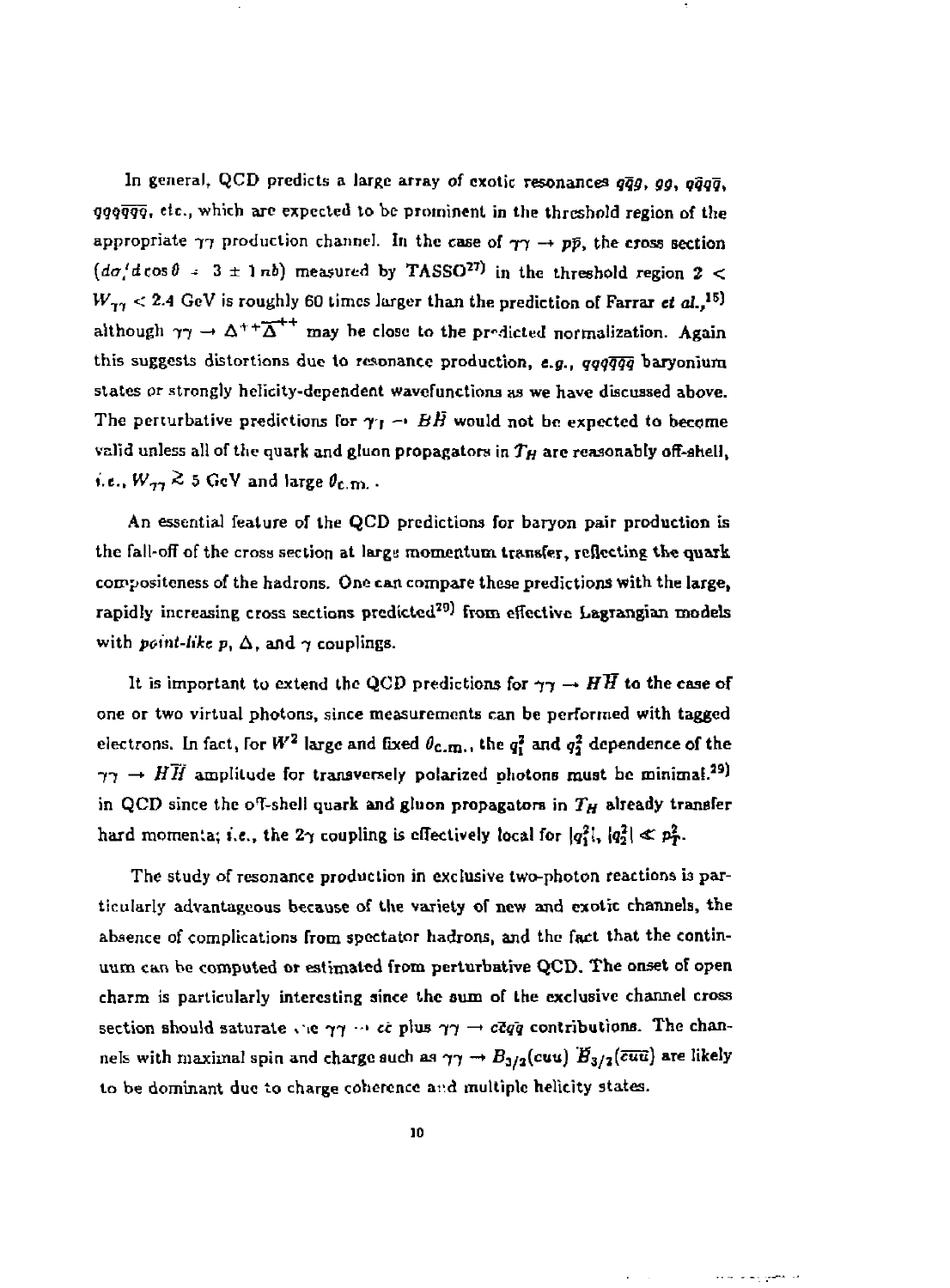We also note that photon-photon collisions provide a way to greasure the running coupling constant in an exclusive channel, independent of the form of **hadronk distribution amplitudes, Th« photon-meson transition fonn factors**   $\mathbf{F}_{\mathbf{y}\to\mathbf{M}}(Q^2)$ ,  $\mathbf{M} = \mathbf{x}^0, \eta^0, f$ , etc. are measurable in tagged  $c\gamma \to e^t\mathbf{M}$  reactions.  $QCD$  predicts<sup>10</sup>

$$
\alpha_s(Q^2) = \frac{1}{4\pi} \frac{F_\pi(Q^2)}{Q^2 |F_{\pi\gamma}(Q^2)|^2} \tag{2.4}
$$

**where to leading order the pion distribution amplitude enters hath numerator and denominator In the same manner. The higher order corrections can be calculated using the methods of Ref. 30,** 

In the regime  $\theta \gg p_T^2 \gg \mu^2$  the cross sections for  $\gamma \gamma \rightarrow VV$  and  $\gamma \gamma \rightarrow \gamma V$  $c$ **an be computed from**  $n \geq 2$  **multiple gluon exchange diagrams by summing a series in**  $\alpha_s(p_T^2)$  **in**  $s/p_T^2$ **. As shown by Ginzburg, Panfil,** and Serbo,<sup>31)</sup> the **exponentiation of this series leads to targe enhancement factors of order of 100 over Born contributions. The cross sections dominate over the lower-order quark exchange contributions at forward angles. Estimates are also given for**  $\gamma\gamma$  **-Veg, although in this caue soft gluon radiation needs to be included.** 

## **3. The Photon Structure Function**

A key physical quantity in QCD is the set of photon structure functions<sup>32</sup>  $F_i^2(z,Q^2)$  measured in  $e\gamma \to e^t X$ :

$$
\frac{2\pi d\sigma}{dx dy d\phi} = \frac{4\pi \alpha^2 s_{e\gamma}}{Q^4} \left[ (1-y) F_2 + y^2 x F_1 + \epsilon (1-y) \cos 2\phi F_2 \right] \tag{3.1}
$$

**with**  $q^2 = -Q^2$ ,  $z = Q^2/2k \cdot q$ ,  $k^2 = 0$ ,  $y = q \cdot k/q \cdot p_{\epsilon_1}$ , and  $\epsilon = 2(1-\epsilon)/(1-\epsilon)$  $(1 - \zeta)^2$ ), where  $\zeta = q \cdot k/q \cdot p_{\theta_2}$  is the energy fraction transferred from the icpton **beam to the real photon. As first shown by Witten,<sup>81</sup> QCD predicts, unlike hadron structure functions, the normalization, shape, and evolution of the f'.<sup>1</sup> to second order in**  $\alpha_{\rho}(Q^2)$ **. The basic scaling behavior,**  $F^{\gamma}_{2}(x, Q^2) \sim \ell \kappa Q^2 f(x)$ 

*&*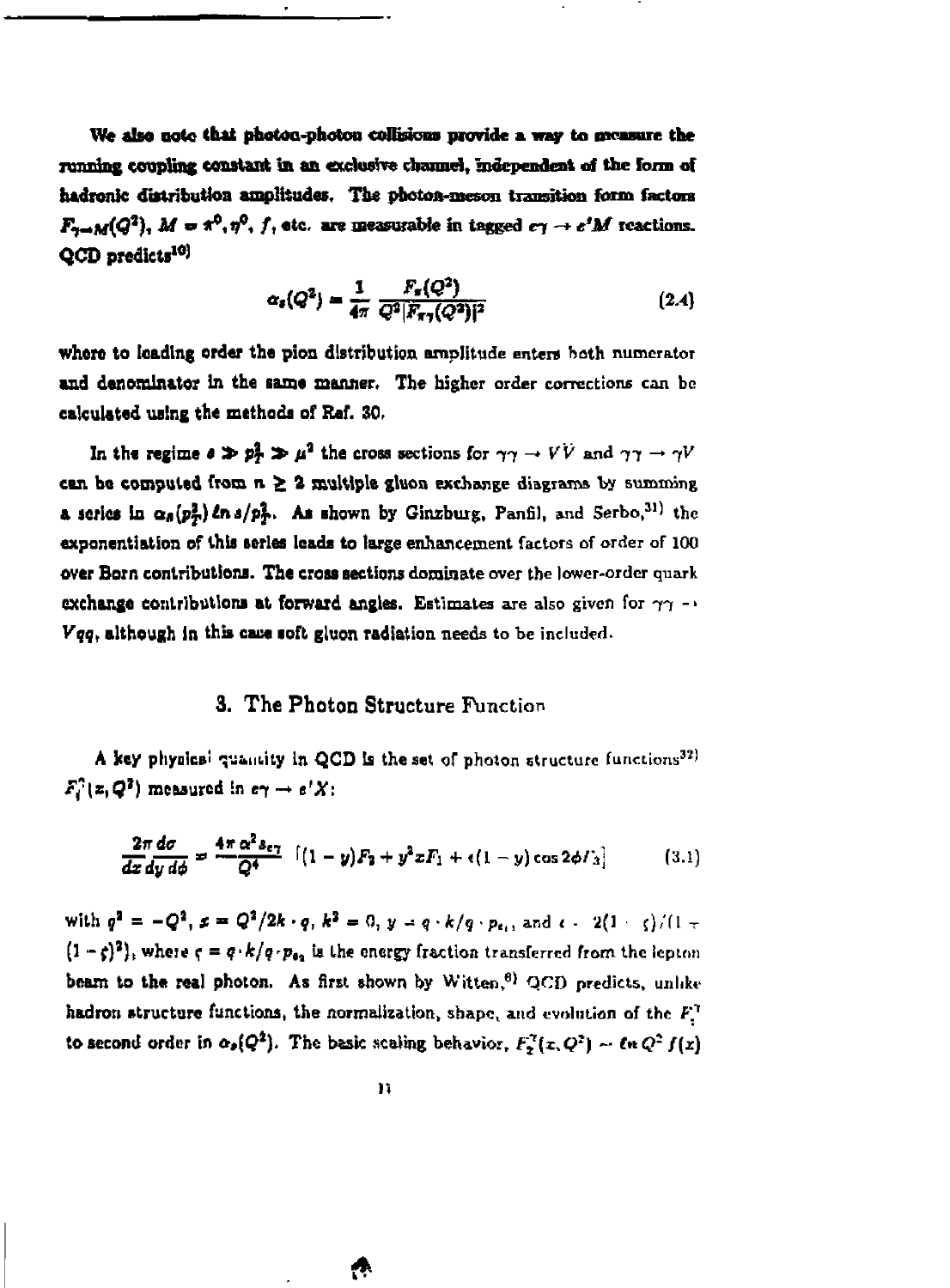predicted by QCD has  $n \gg b$ een confirmed for  $0.3 < z < 0.6$  by PLUTO, JADE. TA: SO and PEP4-PEP9 measurements<sup>2)</sup> for  $Q^2$  below 2  $GeV^2$  to beyond 100 Ge $V^2$ . The quark and gluon distributions<sup>33),34</sup>) in the photon obey (in leading order) the extended evolution equations  $(t = \ln Q^2/\Delta^2)$ 

$$
\frac{dq_i(x,t)}{dt} = \frac{3\alpha Q_i^2}{2\pi} \left[ x^2 + (1-x)^2 \right] + \frac{\alpha_{\mathcal{S}}(t)}{2\pi} \int_{a}^{b} \frac{dy}{y}
$$

$$
\left[ p_{i\mathcal{S}} \left( \frac{x}{y} \right) q_i(x,t) + p_{\mathcal{S}} \left( \frac{x}{y} \right) G(y,t) \right]
$$
(3.2)

$$
\frac{dG(x,t)}{dt} = \frac{\alpha_3(t)}{2\pi} \int_{z}^{1} \frac{dy}{y}
$$
\n
$$
\left[ p_{Gq} \left( \frac{x}{y} \right) \sum_{i} q_i(y,t) + p_{GG} \left( \frac{x}{y} \right) G(y,t) \right]
$$
\n(3.3)

where the inhomogeneous term is induced by the direct  $\gamma\gamma \rightarrow q\bar{q}$  box diagram. It has been conventional to parametrizu the QCD prediction in terms of a regular hadronic (vector meson dominance) piece plus the asymptotic solution to  $(E_{\mathcal{G}_{1}}(2))$  of the form  $q_1^2(x_1Q^2) = |\langle 4\pi \rangle / (\alpha_{\mathcal{A}}(Q^2))| \alpha_{\mathcal{I}}(x) + b_{\mathcal{I}}(x)$ . However, in lowest order, this gives an artificial singularity in the photon structure function:  $F_{2\gamma} = xq_1^{\gamma} \sim x^{-0.5964}$  at  $x \to 0$ . In higher order,  $b_i(x) \propto x^{-2}$  implying *a. negative* cross section for  $x \rightarrow 0$  at fixed  $Q^2$ . These difficulties show that a straightforward separation of regular hatlronic and pointlika contributions la *invalid*; diagrammatically both horizontal and vertical gluon exchange corrections to the box diagram must be taken into account.<sup>35)</sup>

As emphasized by Glück et al.,<sup>36)</sup> rigorous QCD predictions can be made by construction of quark and gluon distributions in the photon to agree with experiment at a given scale  $Q_0^2$ , and then using the evolution Eq. (2) to make predictions- at large  $Q^2$ . The differences hetween higher and leading order predictions are found to be small. The fundamental prediction of QCD,  $F_2$ ,  $(x,Q^2)$  ~  $\log Q^2$ ai fixed *i* and Urgr *Q<sup>2</sup> .* remains. The disadvantage of thte procedure ts that the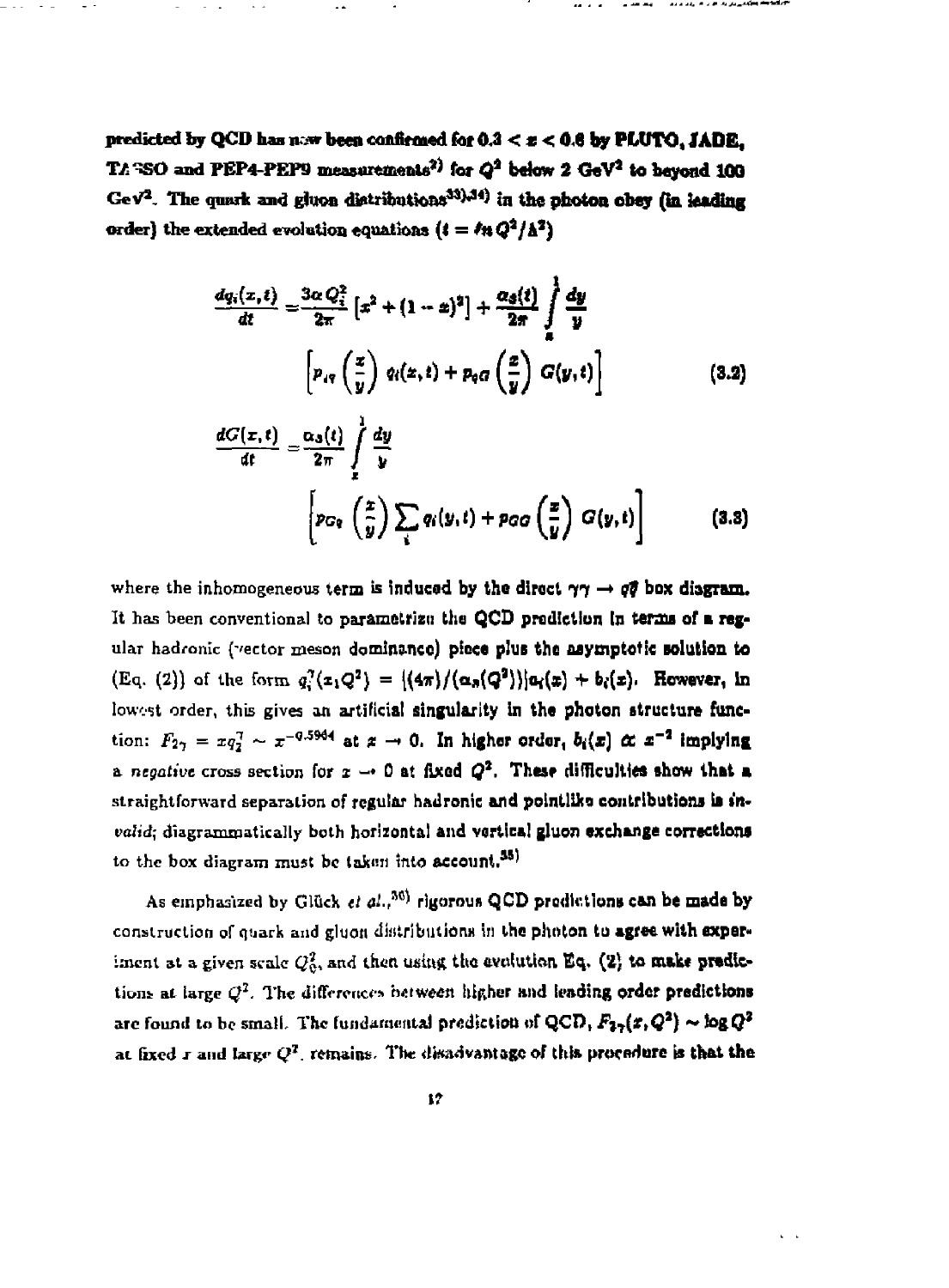

٠.

Fig. 6. Analysis of the photon structure function in the Antoniadis-Grunberg scheme.<sup>37</sup> See the reviews of A. Deuter and W. Wagner, these proceedings.

possibility of determining  $\Lambda_{\rm QCD}^{\overline{MS}}$  and making a priori predictions for the shape of the structure functions is lost.

A more convenient method has recently been proposed by Antoniadias and Grunberg.<sup>37)</sup> They parametrize the photon structure moments in the form

$$
\frac{4\pi}{\alpha}M_n^{\gamma}=\frac{4\pi}{\beta_0}\frac{a_n}{\alpha_s(Q^2)}+b_n^{\tau}+\frac{b}{n-2}\left[1-(\lambda\alpha_s(Q^2))\right]^{d_n}+\dots \qquad (3.4)
$$

The parameter  $\lambda \neq 0$  represents hadronic contributions and eliminates the potential singularity at  $n = 2$ . Thus at the expense of one extra parameter, one can make detailed predictions for QCD; for  $x > x_0 \approx 0.25$  there is apparently little sensitivity to the hadronic input. A PLUTO analysis based on this procedure gives  $\Lambda_{\overline{MS}} = 160 \pm 45$  *MeV.* (See Fig. 6) Theoretical uncertainties still remain, however, concerning whether a barkground VMD contribution should still be included as in conventional fits and the manner in which charm quark contributions should be identified.

It clearly would be useful to test the accuracy of these methods in an example where the photon interactions and gluonic radiative corrections couid be systematically computed. One such theoretical laboratory is the  $\gamma^*\gamma \sim QQ$  heavy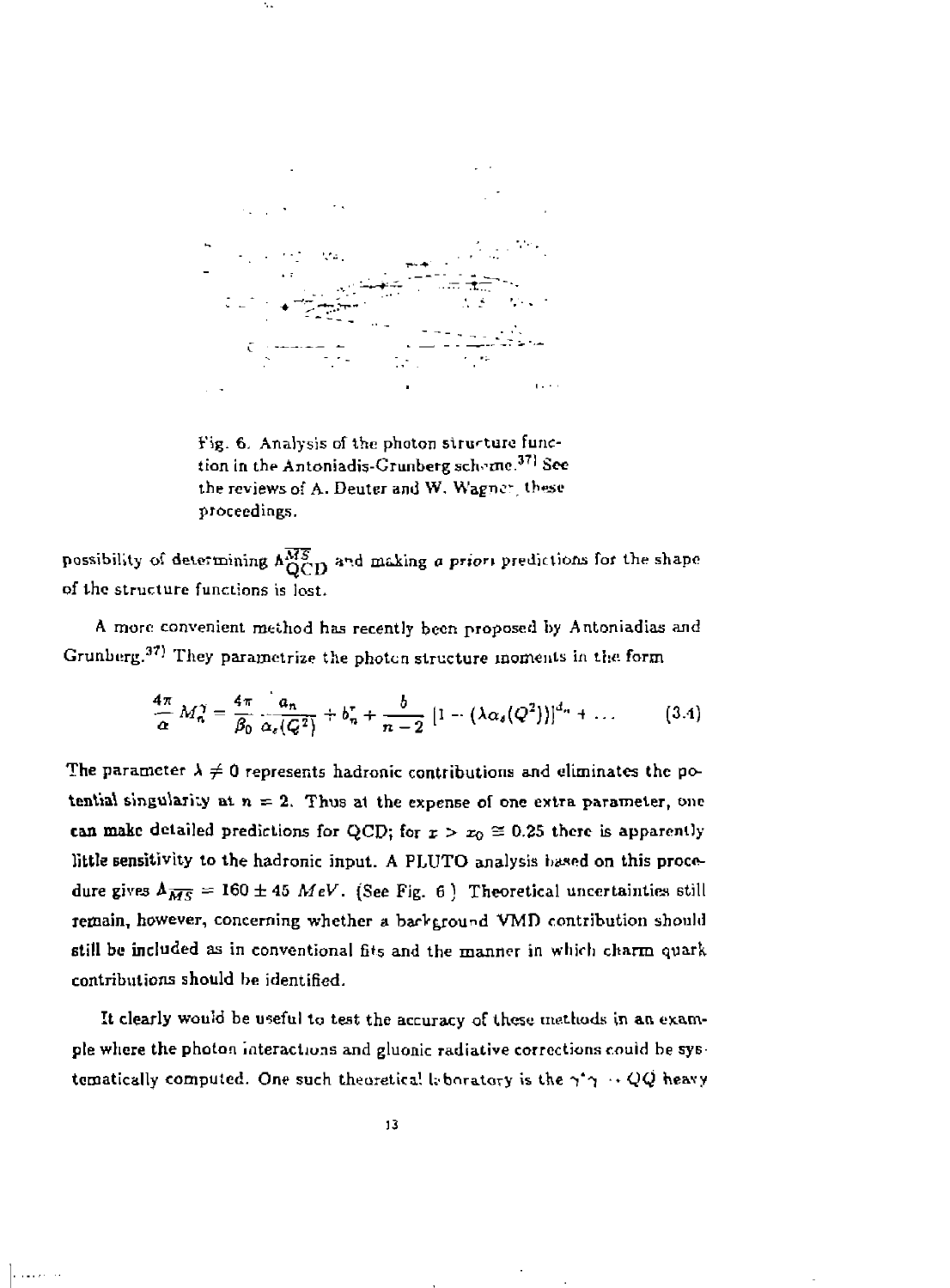quark contribution<sup>35)</sup> to the photon structure function where, for  $v^2/c^2 \ll 1$ and Confomb gauge, only Coulomb gluons couple to the heavy quarks, and the radiative corrections to the spectator lines can be computed as an expansion in  $r \in$ . This model can also provide a guide to the  $\gamma \gamma \rightarrow e e$  contribution, including the effect of final state interactions at threshold.<sup>22)</sup> In the case where one electron is untagged, the target photon can be appreciably off shel., thus obscuring the dependence of the photon structure function on  $\Lambda_{\rm QCD}^{\overline{MS}}$ . Heavy quark models could help settle this dynamical dependence, including the degree  $\mathcal{F}$  quenching of the hadronic contribution as  $|k^2|$  increases.

The photon structure function plays a pivotal role in perturhaiive QCD and further measurements are very much warranted. Higher luminosity mcasurements at PEP, PETRA, and higher energies possible at SLC, LEP and Tristan will allow more precise measurements at high  $Q^2 \geq 100$   $GeV^2$ , the separation of  $F_1^7$ ,  $F_2^7$ ,  $F_3^7$  and checks of specific QCD predictions for  $F_L^7$ , separation of heavy quark contributions, checks on the jet topological structure, moment analyses, etc. We emphasize the need to check the photon-off-mass dependence and the need for real photon target measurements, since even at moderate  $k^2$  the sensitivity of  $F_n^{\gamma}$  to  $\Lambda_{\overline{xx}}$  drops out.

In the future, it may be possible to measure real photon structure functions in  $e\gamma \rightarrow e'X$  reactions where the photon varget is obtained from a laser or wiggler beam back-scattering on a linac beam.<sup>39)</sup> In addition to potentially high luminosity, one also has the advantage that the photon beam is polarized and can have an energy spectrum peaked at high energy, reducing the need for reconstruction of the hadron production energy  $W$ .

**Sales and Canadian A**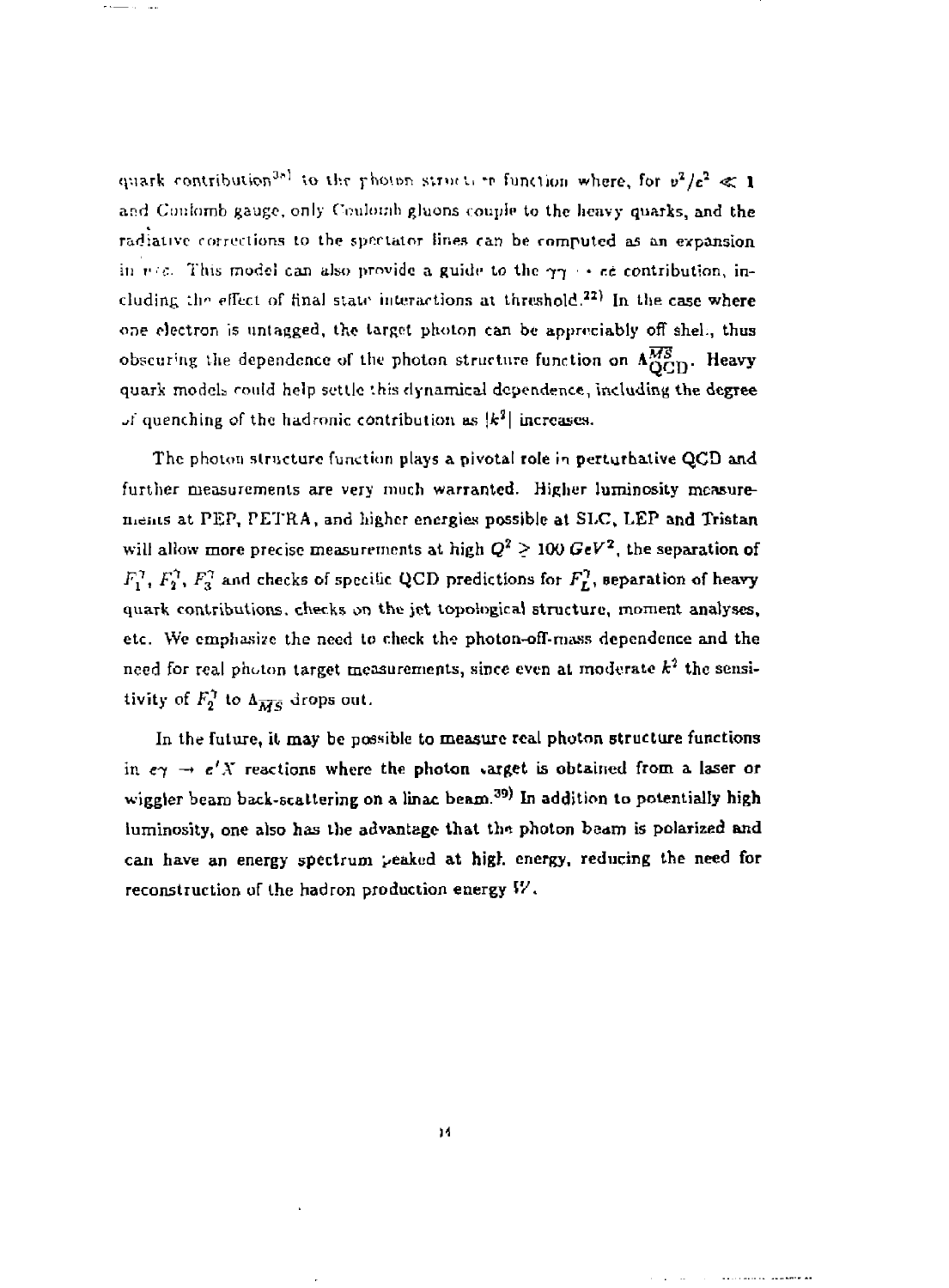#### **4. High Transverse Momentum Inclusive Processes**

**One area of considerable theoretical and experimental uncertainty in photon photon collisions is jet and hadren production at high pp. As reported by the JADE** collaboration, the predicted QCD scaling haw<sup>40</sup>

$$
p_T^4 Ed\sigma/d^3p(\gamma\gamma \to \text{Jet} + X) = f(x_T, \theta_{cm})
$$

appears to set in at  $p_T$  as low as  $3 \text{ GeV}$ . This is in remarkable contrast to the **very high**  $p_T$  **(** $p_T \ge 20$  **GeV)) required before any semblance of scale-invariance** is seen in  $pp$  collisions. The precocious scaling of  $\gamma\gamma$  reactions could be due to **a number of factors;** 

- **1. There are no logarithmic modifications predicted for the**  $\gamma\gamma \rightarrow 2$  **jet, 3 jet and 4 jet processes In leading order. This is due to the fact that the scale-violation due to the running coupling constant in the**  $\gamma q \rightarrow gq$  **and** *qq* **—»** *qq* **subprocess contribution Is compensated by the evolution or the quark distribution in the photon, The subprocess can be distinguished**  by the power of  $(1 - z_T)^n$  at threshold  $z_T = 2p_T/\sqrt{s_{TT}} \rightarrow 1$  or from jet **topology.**
- **2.** H<sub>i</sub>cher twist contributions receive less trigger bias in  $\gamma\gamma$  compared to hadron-induced reactions.

**The normalisation of the JADE jet production cross section appears higher than QCD.<sup>5</sup> ) As discussed in this meeting, it seeing unlikely that this discrepancy could be due to an integrally-charged quark mode). Within the context of QCD,**  there are other possible explanations: anomalous K-factors for  $\gamma\gamma \rightarrow q\bar{q}$ , etc., **anomalous threshold corrections for**  $\gamma\gamma \to c\zeta$ **; mis-estimate of higher jet nucleon** contributions, etc. Measurements of  $\gamma\gamma \rightarrow \pi X$ , and  $\gamma\gamma \rightarrow \gamma X$  at high  $p_T$ could help to resolve these questions. One is also interested in understanding the photon mass dependence of the inclusive cross vections, backgrounds due **to ee**  $\rightarrow$  **erv'** single photon radiation contributions, jet coherence effects<sup>43)</sup> in 3-jet and  $\epsilon$ -jet reactions, etc. On the theoretical side, we need to compute

**- •**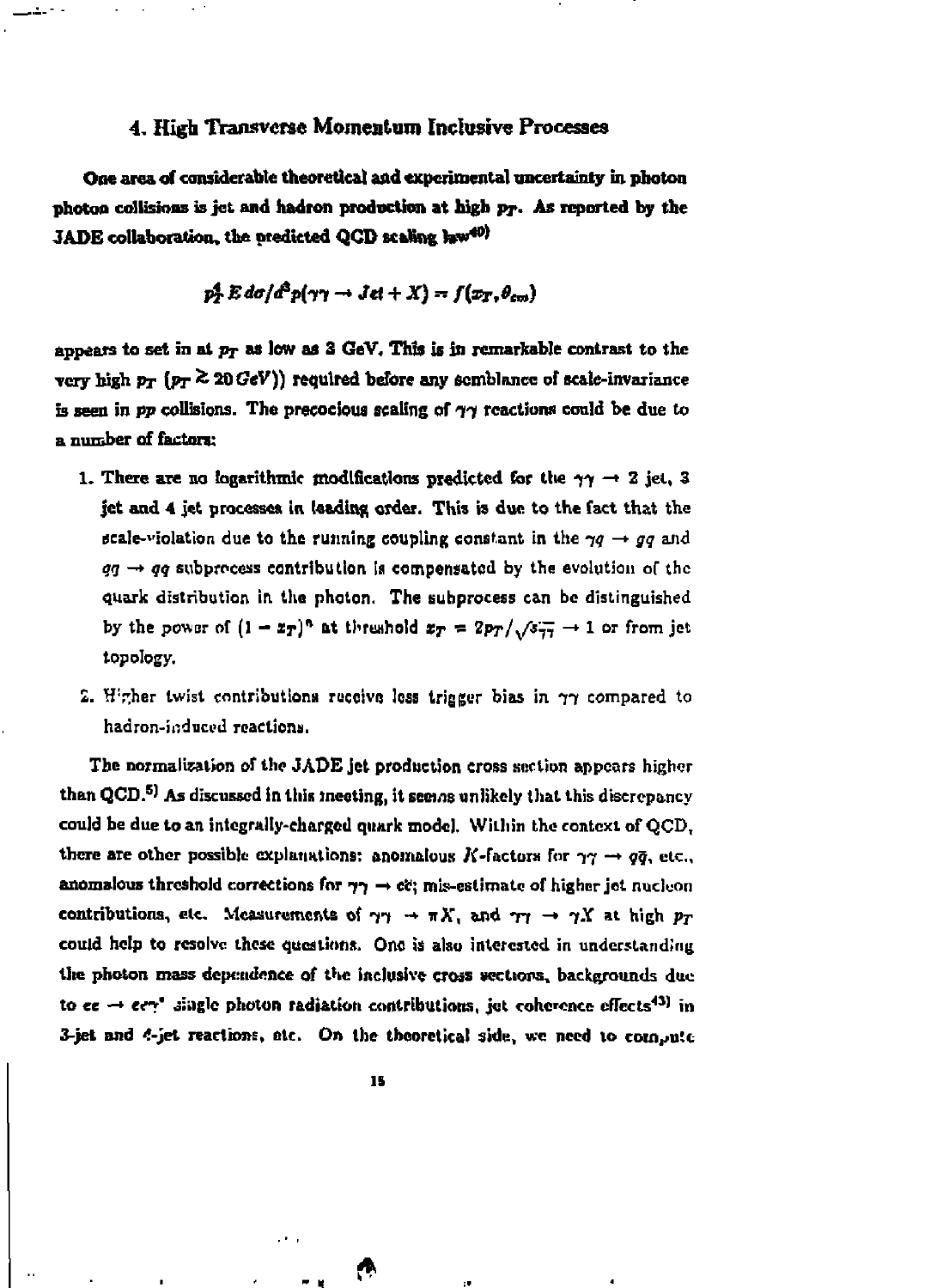**higher order corrections, relate the** *yj* **>** *Jet X* **cross sections to the measured photon structure function, analyse heavy quark production, etc. Aside from « + e~ reactions, photon-photon collisions provide the simplest environment to**  understand jet production and hadronization.

## **5. Conclusions**

**The study of photon-photon collisions has progressed enormously, stimulated**  by new data and new calculational tools for QCD, In the future we can expect precise determinations of  $\alpha_8$  and  $\Lambda_{\text{OCD}}^{N^2}$  from the  $\gamma^*\gamma \to \pi^0$  form factor and the **photon structure function, as well as detailed checks of QGD, determination of**  the shape of the hadron distribution amplitudes from  $\gamma \gamma \rightarrow H\overline{H}$ , reconstruction of  $\sigma_{\gamma\gamma}$  from exclusive channels at low  $W_{\gamma\gamma\gamma}$  definitive studies of high  $p_T$  hadron **and jet production, and studies of threshold production of charmed systems.**  Photon-photon collisions, along with radiative decays of the  $\psi$  and  $T$ , are ideal for the study of multiquark and gluonic resonances. We have emphasized the potential for resonan<del>ce</del> formation near threshold in virtually every hadronic **exclusive channel, including hnavy quark state\*** *eZeZ,* **ccuu,** *etc.* 

At higher energies (SLC, LEP, ...) parity-violating electroweak effects and **Kiggs production due to "equivalent"**  $Z^0$  and  $W^{\pm}$  beams from  $e \rightarrow eZ^0$  and  $e \rightarrow \nu W$  will become important.<sup>43</sup>) The basic form for the virtual (transversely polarized)  $Z^0$  beam in an electron is  $(z = (k_g^0 + k_g^z)/(p_t^0 + p_t^z))$ 

$$
\frac{dN}{dx\,dk_1^2} = \frac{\alpha_S}{2\pi} \frac{k_1^2}{(k_1^2 + M_Z^2)^2} \left[1 + (1-z)^2\right].
$$

Asymptotic log  $s/M_{\tilde{X}}^2$  scaling for  $dN/dx$  becont is relevant at  $s \gg M_{Z_1}^2$ , where  $k^2 \cong M_{\nu}^2$ .

**Many of the most important 77 studies are severely limited by counting rate, emphasizing the need for increasing detector acceptance and photon-photon**  luminosity. New accelerator developments,<sup>39)</sup> such as backscattered lasers on

۰.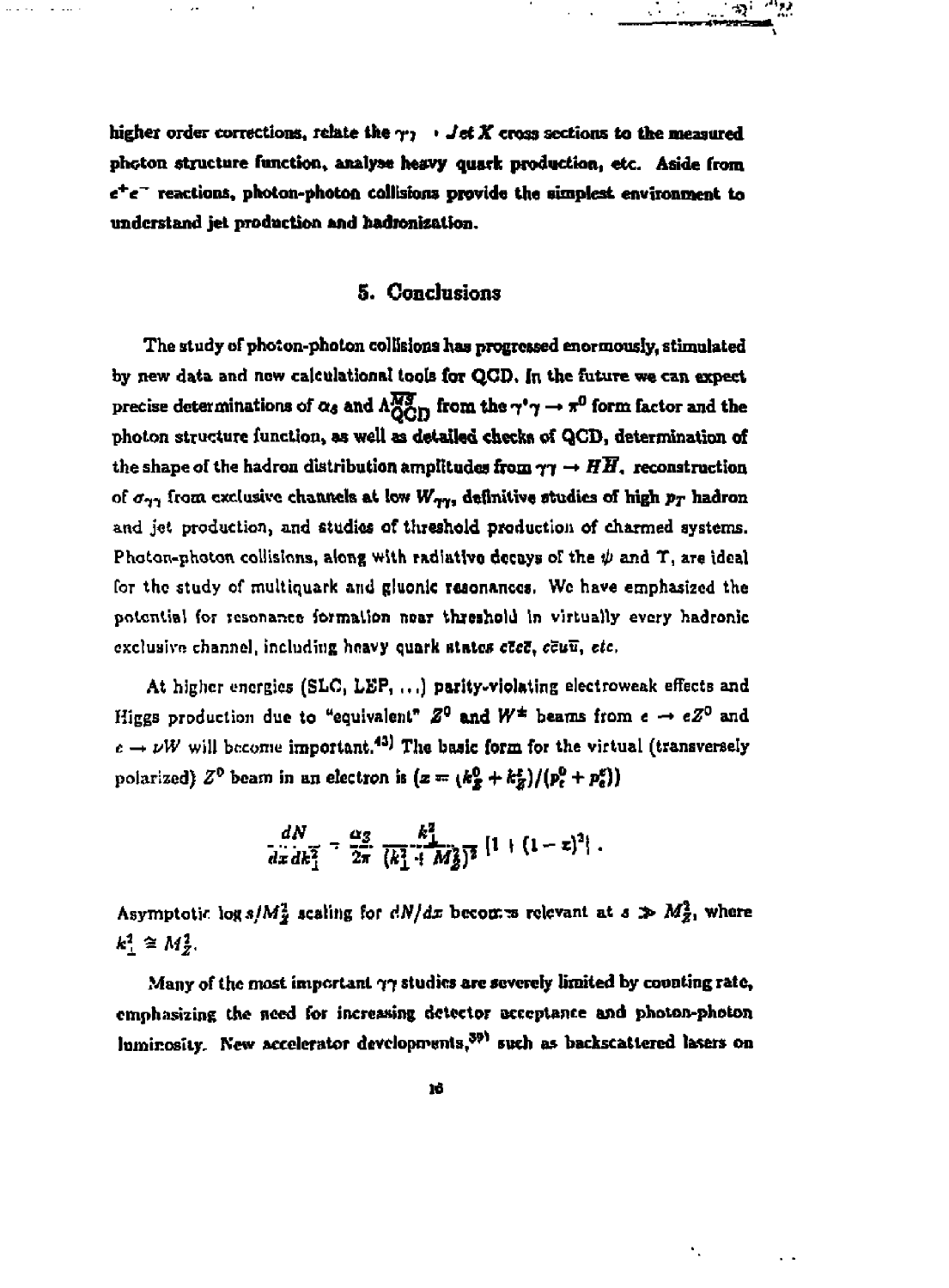linear collider beams or other coherent methods<sup>44)</sup> which can generate intense beams of photons, could lead to dramatic increases in  $L_{77}$ . We note that many of the most interesting QCD tests require only modest photon energies  $W_{77} \leq$  $0$  to 1<sup>0</sup> GeV, but high photon-photon hyminosity,

#### **ACltN OWLEDGMENTS**

All of us, at this very productive workshop, are grateful to the U.C. Davis organization committee members, and thechai.man Dick Lander for their outstanding efforts and assistance.

#### **REFERENCES**

- 1. For recent reviews of photon-photon collisions, see II. Kolanoski, Bonn-HE-84-06 (1984), to be published in Springer Tracts in Modern Physics; J. H. Field, LPNHE 84-1  $\iota$  (1984); and the Proceedings of the Vth International *Colloquium on*  $\gamma\gamma$ - nteractions, Aachen, ed. Ch. Berger, in Lecture Notes *in Physics,* Vol, 191, Springer Vorlag (19B3).
- 2. See also the reviews of P. M. Zerwas and W. Ko, in these proceedings.
- 3. R. Brandelik *et al.*, (TASSO collaboration) Phys. Lett. **97B**, 448 (1980); M. AlthofT *et al., Z.* Phys. CJ£, 13 (1982).
- 4. H.-J. Behrend *et al.*, (CELLO collaboration), Z. Phys.  $Q21$ , 205 (1984). D. L. Burke *et at.,* (MARK II collaboration), Phys. Lett. J03J, 153 (1980). *J.* Dainton, (JADE collaboration), Proc. of the European Physical Sue. *C\*nf. 10SS.*
- 5. See F. Foster, these proceedings.

. . . . . . .

- 6. E. Witten, Nucl. Phys. **B120**, 189 (1977). The experimental data are reviewed by W. Wagner, these proceedings.
- 7. R. Propost, the<sub>1</sub>• proceedings; E. Fernandez et al., 51:AC PUB-3410 (1984)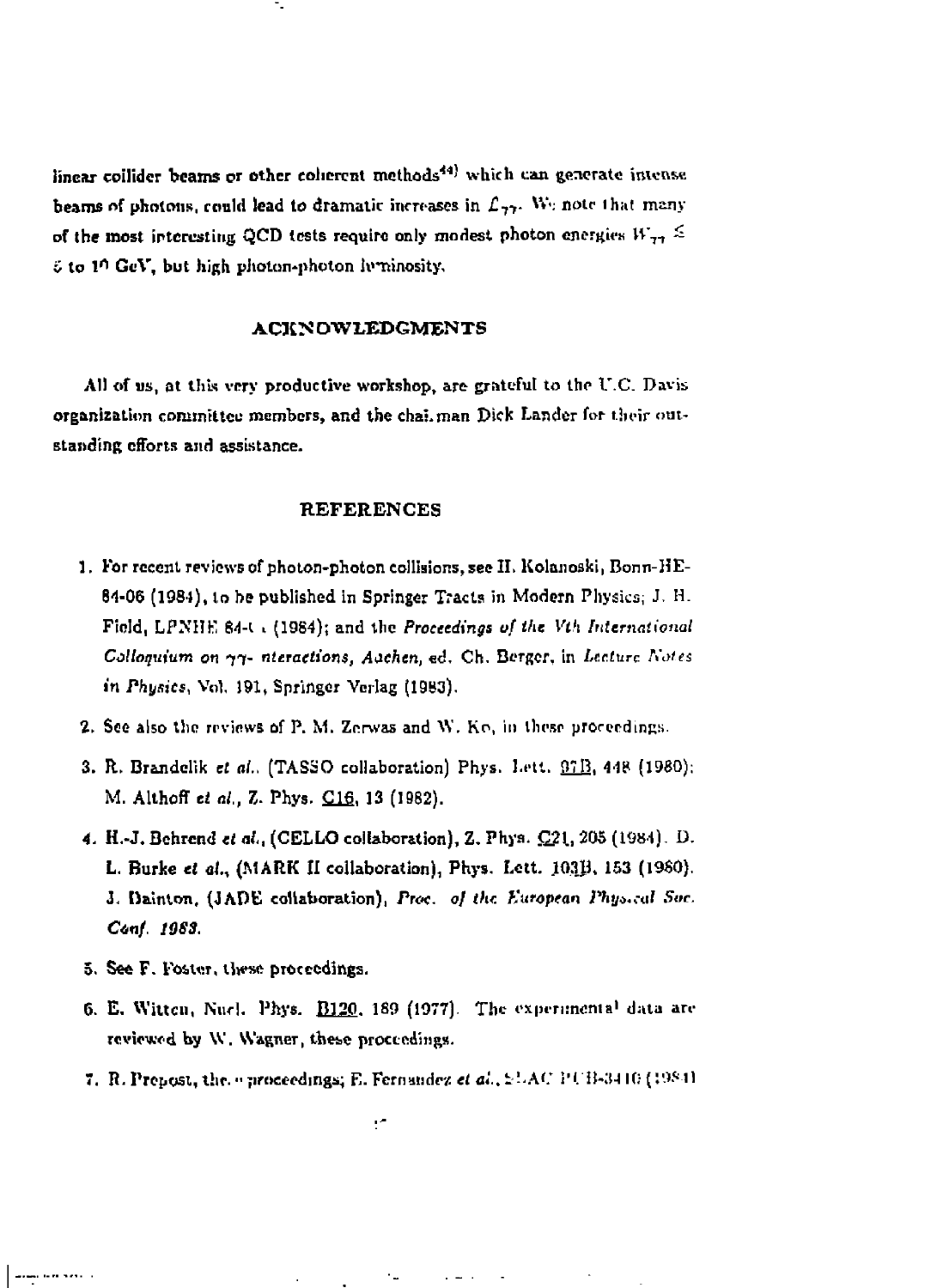- **8- fi. J. Brodsky, C. E. Carlson and R. Suaya, Phys. Rev. p\_m, 2264 (1976).**
- **9. For a recent review sec W. Ko, UCD-840915 (1984), to appear in the**  proceedings of the 22nd International Conference.
- **10. S. J. Urodsky and G. P. Lepage, Piiys, Rev. D24, 1808 (1981); G- P\***  Lepage, S. J. Brodsky, T. Huang, P. B. Mackenzie, in Particles and Fields *2,* **(His. A.** *1.* **Capri and A. N. Karaal (P)cmim, New York, 19B3), p83; S. J. Urodsky, T. Huang, and G. P. Lepage,** *ibid,,* **p. 14.1**
- **11. G. P. Lepage add S. J. Brodsky, Phys. Rev.** *HUi,* **2157 (1980).**
- **12. S. J. Brodsky and G. R. Farrar, Phys. Rev. Lett. 21, 1153 (1973). V. A.**  Matveev, R. M. Muradyan, A. V. Tavkheldize, Lett. Nuovo Cimento 7, **710 (1973).**
- **U. G. W. Atkinson, J. Sueher, K. Tsokos, Fhys, Lott. 137B. 407 (1984).**
- 14. P. H. Damgaard, Nucl. Phys. **B211**, 435 (1983).

 $\frac{1}{2} \left( \frac{1}{2} \frac{1}{2} \frac{1}{2} \frac{1}{2} \frac{1}{2} \right) \frac{1}{2} \left( \frac{1}{2} \frac{1}{2} \frac{1}{2} \frac{1}{2} \frac{1}{2} \right)$ 

- **15. G. R, Farrar, E. Maina, F. Neri, Rutgers preprints RU-83-33 (1983), and K.U-S4-13 (1994), and G. Farrar, these proceeding.**
- 16. See, e.g., **H. Vclikson and D. Weingarten, IBM/Brown University preprint** (1984) and S. Gottlieb, P. B. Mackenzie, H. B. Thacker and D. Weingarten, **Phys. Lett. 134B. 346-3S0 (1984).**
- 17. V. L. Charnyak and A. R. Zhitnitskii, Novosibirsk preprint I4F-83-108 **(1983); A. R. Zhitnitskii, I. R. ZhJtnitskii and V. L. Chernyak, Yad. F&. 36, 1074-1086 (1983); V. L. Chernyak and A. H. ZhitnitskU, IYF-83-108, 1083, p. 37; T. Huang, private communication.**
- 18. N. Isgur and C. H. Llewellyn Smith, Phys. Rev. Lett. **52, 1080** (1984).
- **19. See also V. M. Belyaev and B. L. lode, Sov, Phys. JKTP 56, 403 (1082). I). L. JofTe, A. V. Smilga, Phys. Lott. IHB, 353 (1883); V. A- Nraterenko**  and A. V. Radyuskhin, Phys. Lett. 115B, 410 (1980), 123B, 439 (1983).
- **10. J. R. Smith et «(., (Mark 11 collaboration), Phys. Rev. B3Q. 851 (1984).**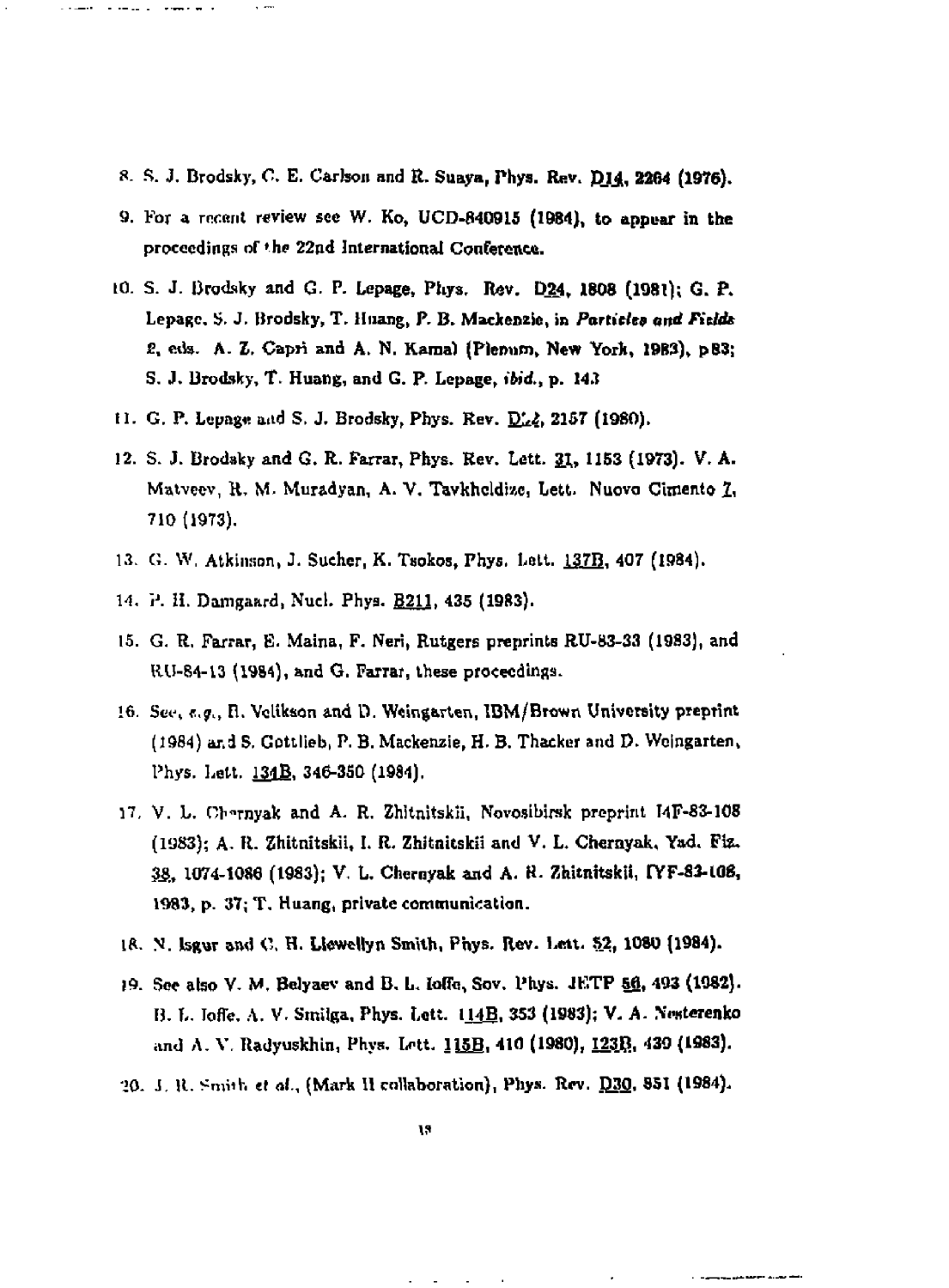- 21. G. Gida), these proceedings.
- *22.* See, *e.g., Quantum Electrodynamics* by A. 1. Akhierav and V. B, Beresietski, National Tech. Trans, Service, Washington D.C. (1953^. Applications to the threshold behavior of heavy quark production is given in S. J. Grodsky and J. F. Ounion, SLAC-PUB-3S27 (1984).
- 23. C. Mennessier, Z. Phys. C16, 241 (1983).
- 24. Ch. Berger et *al.,* DESY 84-074 (1984).
- 25. N. N. Achasov, S. A. Devyanin, G. N. Shestakov, Phys. Lett. 1D8B, 134 (1982)} Z. Phya. C16, 55 (1982), and Novosibirsk preprints, TF-65-141 (19S4),TF-BG-137 (1984).
- 26. Bing-an Li and K. F. Liu, Phys. Lett. 11SB, 435 (1982), 124D. 550(E) (1983), Phys. Kev. Lett, 51, 1510 (1983).
- 27. **R. Brandelik** *et al***., Phys.** Lett. <u>108B,</u> 67 (1982). M. Althoff *et al.*, Phys. Lett. 130B, 449 (1983).
- 28. E. Bagán, A. Bramon and F. Cornet, Barcelona preprint UAB-FT-99 (1983).
- 29. S. J. Brodsky and G. P. -epage, Rei. 2. S. J. Brodsky, F. E. Close, J. F. Gunion, Phya. Rev. D6, 177 (1972).
- 30. M. H. Sarmadi, PITT-82-10,1982, p. 10; F. M. Dittes and A. V. Radyushkin, Phys. Lett. 134B, 359-362 (1934); F. M. Dittes and A. V. Radyushkin, Yad. Fiz. 31, 529-540 (1981); 6. J. Brodsky, P. Damgaard, Y. Frishman and G. P. Lepage, SLAC-FUB-3295 (1984).
- 31. I. F. Ginzburg, S. L. Panfil, V. G. Serbo, contributed to the 22nd International Conference, Leipzig; V. L. Chernyak and A. R. Zhitnitskii, Nuci. Phys. B222, 382-388 (1983), and Novosibirsk Inst. Nucl. Phys. Acad. Sci. 82-044, 1982, p. 14.
- 32. S. J. Brodsky, T. Kinoshita, H. Terazara, Phys. Rev. Lett. 27, 280 (1971). T. *V.* Walsh, Phys, Lett. 36B, 121 (1971). T. *V.* Walsh and P. M. Zerwas,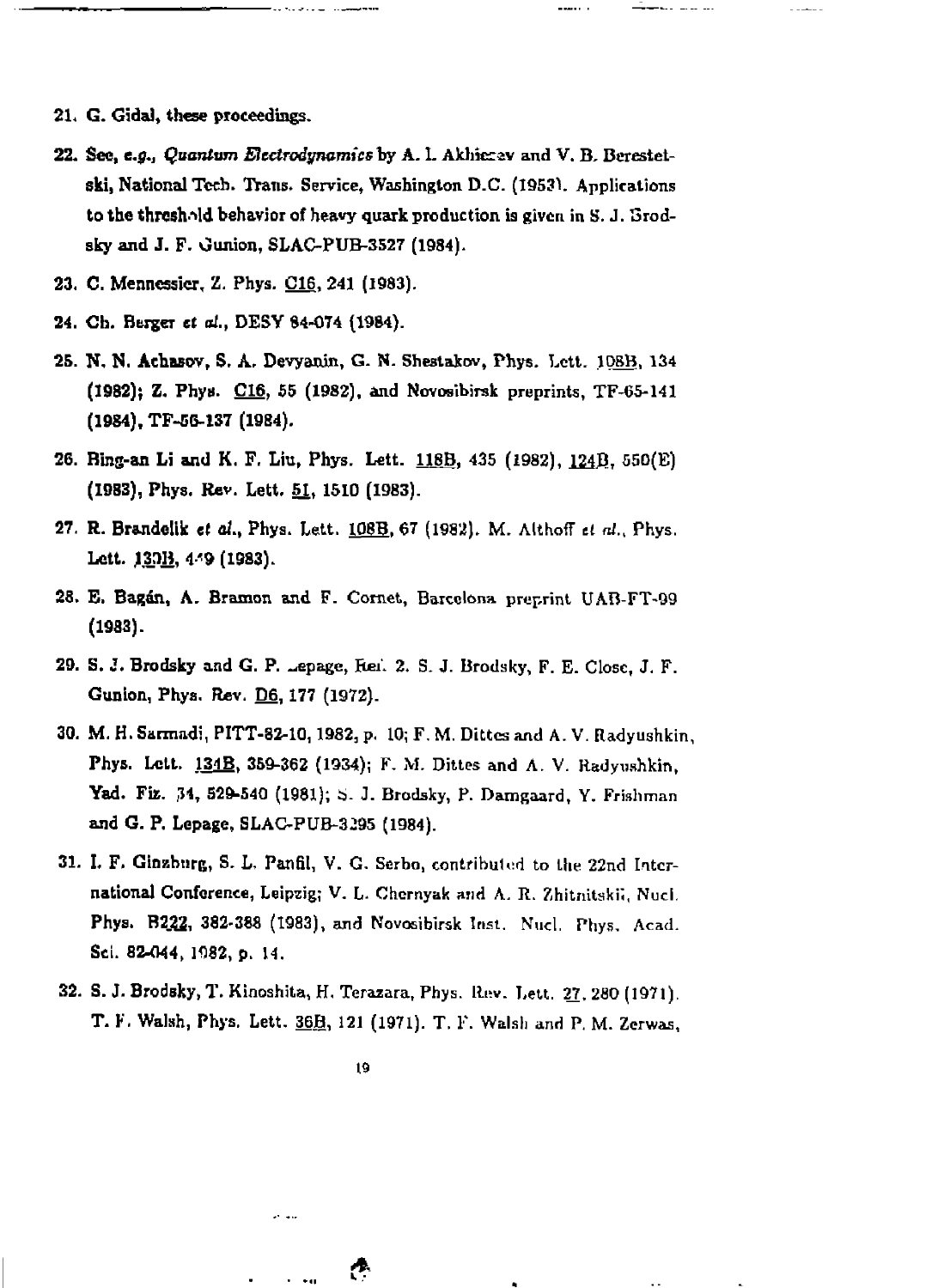Phys. Lett. 44B, 135 (1973).

- 33. II. J. DeWitt, L. M. Jt-nes, J. D. Sullivan, D. E- WiJIen, H. W. Wyld, Phys. Rev. D19, 2046 (1979), D20, 1751(E) (1979); W. A. Bardeen and A. J. Buras, Phys. Rev. D20, 166 (1979). S. Brodsky, SLAC-PUB-2447, Proceedings *of the SLAC Summer fmtitute (1970).* D. W. Duke and J. F. Owens, Phys. Rev. **D22**, 2280 (1980).
- 34. W. R. Frazer and J. F. Gunion, Phys. Rev. 020, 147 (1979).
- 35. G. Rossi, Phys. Lett. 130B, 105 (1983). W. Frazer, Proceedings of the *4th International Colloquium on n-Interaetiont, Part's (1981),* ed. G. W. London.
- 36. M. Glück and F. Reya, Phys. Rev. D28, 2749 (1983). M. Drees, M. Glück, K. Grassie, F. Reya, Dortmund preprint DO-TH-84/12 (1984), and contributions to this conference.
- *'A7.* 1. Antoniadis and G. Grunberg, Nuel. Phys. B213. 445 (19B3); I. Antoniadis, these proceedings.
- 38. See T. Uematsu and T. F. Walsh, Phys. Lett.  $101B$ , 263 (1981); Nucl. Phys. 13199, 93 (1983).
- 39. Sec, *e.g.,* I, F. Ginzburg, G. L. Kotkin, V. G. Sorbo, V. I, Telnov, Nucl. Instr, Methods 2.19\_, 5 (1984); Yad. *Fh.* 38, 372 (1983).
- 40. S. J. Brodsky, T. A. DcGrand, J. F. Gunion and J. H. Wnia, Phys. Rev. D19, 1418 (1979) and Phys. Rev. Lett. 41, 672 (1978); C. H. Llewellyn Smith, Phys. Lett. 79B, 83 (1978).
- 41. Sec, *e.g.,* A. Janah, these proceedings; A- Jaruih, UM1 S2-2G472-mc (1982), Ph.D. Theris.
- •12. S. J. Brodsky, SLAC-PUB-3429 (1981).
- 43. For a related idea in hadron collisions, sec R. N. G.ihn and S, Dawson, Phys. Lett. 136B, 196 (1984); ErraLum-ibiil J38B, 464 (1984).
- 44. J. Spencer, SLAC-PUB-2C77 (1981), and private communication.